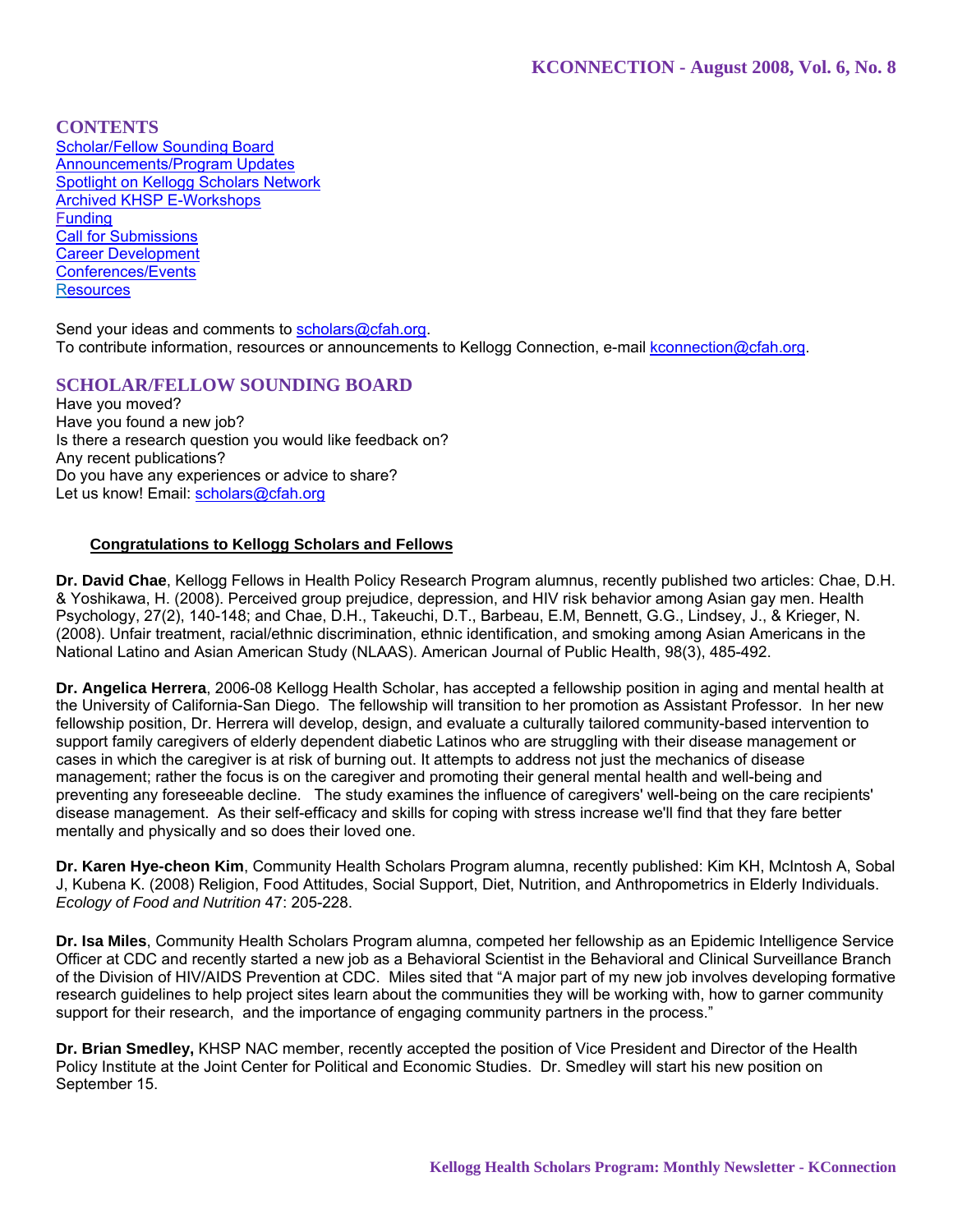**Dr. Lisa Cacari Stone,** Scholars in Health Disparities Program alumna, is now on the Health Policy Faculty with the Department of Family & Community Medicine and a Senior Fellow with the Robert Wood Johnson Foundation Center for Health Policy at the University of New Mexico Health Sciences Center.

**Dr. Angela Thrasher**, 2006-08 Kellogg Health Scholar, has an article posted on the website of the Journal of Acquired Immune Deficiency Syndromes (JAIDS), "Discrimination, Distrust, and Racial/Ethnic Disparities in Antiretroviral Therapy Adherence Among a National Sample of HIV-Infected Patients," (http://www.jaids.com/pt/re/jaids/abstract.00126334- 900000000-

99471.htm;jsessionid=LYLH7hS3L6q0rSs8fRndCKD5PJd1JQzXLFZthyypzn2YXJbhJQ5Q!932896411!181195628!8091!- 1), which was picked up by POZ, a web site on HIV/AIDS

(http://www.poz.com/articles/aids\_discrimination\_hiv\_761\_15019.shtml). A final, corrected copy of Dr. Thrasher's article will be in the September issue of JAIDS.

# **‹ back to top ›**

# **ANNOUNCEMENTS**

As part of the **2008 APHA Annual Meeting**, Kellogg Health Scholars and alums will be presenting on Tuesday, October 28th, at 4:30 p.m. (4342.0 Kellogg Health Scholars Program

http://apha.confex.com/apha/136am/webprogram/Session23635.html) sponsored by the Community-Based Public Health (CBPH) Caucus. The 2008 Session Planners for the CBPH Caucus were Kellogg scholar-alums Drs. Cheryl Brewster and Shevon Harvey. For more information about the Caucus, see the Spring 2008 Newsletter at http://www.cbphcaucus.org.

### *Do We Have Your Most Updated Contact Information?*

*Please update our files if your email or mailing address has changed or will change. We want to keep our Scholars network as up-to-date and well-connected as possible! Please send any changes to dtorresen@cfah.org or mbjones@cfah.org.* 

**‹ back to top ›**

# **SPOTLIGHT ON KELLOGG SCHOLARS NETWORK**

Meet Kellogg Health Scholars Program alumna, **Chandra Ford, Ph.D…** 

Dr. Chandra Ford is an assistant professor in the Department of Community Health Sciences at the UCLA School of Public Health. She was a postdoctoral fellow in the Multidisciplinary Track of the Kellogg Health Scholars Program in the Department of Epidemiology at Columbia University from 2006-2008. Prior to joining the Kellogg Health Scholars program, she was a postdoctoral fellow in the Department of Social Medicine in the School of Medicine at the University of North Carolina. Dr. Ford earned a PhD from the School of Public Health at the University of North Carolina. In 2005, she received a North Carolina Impact Award for her dissertation research, which examined associations between perceived racism, residential contexts, and African Americans' HIV antibody test-taking behavior. She holds a Bachelor of Science in Applied Nutrition from the Pennsylvania State University and holds master's degree in Health Services Administration as well as Library and Information Sciences (with a concentration in Health Information) both from the University of Pittsburgh. Her research examines (1) racism-related factors as social determinants of racial and ethnic disparities in human immunodeficiency virus and acquired immune deficiency syndrome (HIV/AIDS) and (2) sexual minority health. Multilevel approaches to conceptualizing and measuring social determinants, emphases on intersectionality, and Critical Race Theory are fundamental to her work.

According to Dr. Ford, "The KHSP suits me perfectly! Unique among postdoctoral fellowships, it allowed me to integrate my research interests and social justice background." It also introduced her to policy-oriented organizations with whom to partner to ensure the relevance of her work and to facilitate translation of research findings for use by policymakers and community-based organizations. Dr. Ford most values the solid network of impressive and committed peers and mentors she met through the Program. She also has come to appreciate the validation she received about the importance of her research to ongoing health inequities efforts.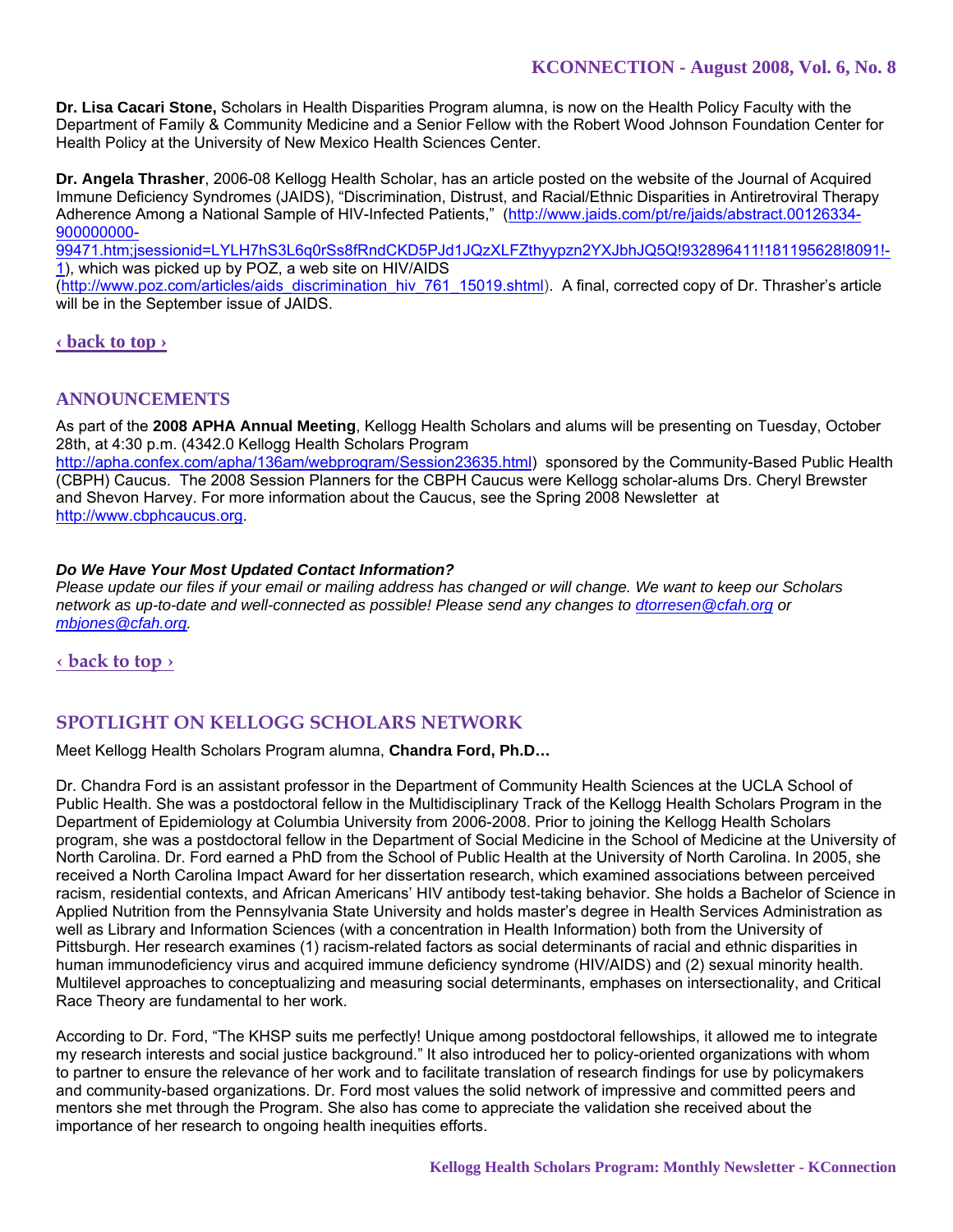# **‹ back to top ›**

# **ARCHIVED KHSP E-WORKSHOPS**

The archived KHSP e-workshops are taped from the live e-workshops of the Kellogg Health Scholars. These live electronic workshops are intended to bring Kellogg Health Scholars together between face-to-face networking meetings to explore topics of mutual interest. Its purpose is to form closer networks between the Kellogg Health Scholars and to provide to them and the Kellogg Community of Scholars support and resources for career development.

Access to archived e-workshops is **STRICTLY LIMITED** to Kellogg Health Scholars, Kellogg Fellows in Health Policy Research (current and alumni), Scholars in Health Disparities and Community Health Scholars program alumni and H. Jack Geiger Congressional Health Policy Fellows program alumni. The contents of these e-workshops are confidential. These archived presentations **should not be accessed, copied or forwarded** by/to any individuals other than group of scholars, fellows and scholar/fellow alumni that have been identified.

To listen to the archived presentations and download materials, click http://www.cfah.org/workshops/login.asp**.** Please use the same login and passcode information provided under a separate email in April.

#### **‹ back to top ›**

# **FUNDING**

**Economic and Social Research Council (ESRC) and Office of Behavioral and Social Sciences Research (OBSSR) Behavioral and Social Science Research on Understanding and Reducing Health Disparities (PAR-07-379)** 

#### **Voluntary Letters of Intent: August 20, 2008**

**Deadline for Applications: September 19, 2008** 

The Economic and Social Research Council (ESRC) and the Office of Behavioral and Social Sciences Research (OBSSR) intend to foster and support collaborative research on health disparities/inequalities in the United Kingdom and/or in the United States. They have issued a joint call for research grant proposals to support teams of UK and USA investigators. The purposes of these guidelines to applicants are (a) to specify how applications should be prepared and submitted, (b) to describe the

evaluation of applications, and (c) to describe how subsequent awards may be made and administered. Applicants should conform to the substantive content and procedural instructions provided in PAR-07-379, Behavioral and Social Science Research on Understanding and Reducing Health Disparities

(http://grants.nih.gov/grants/guide/pa-files/PAR-07-379.html). RESEARCH FOCUS: The research proposed should be responsive to the substantive areas stipulated in NIH PAR-07-379. This document provides background information about the ESRC-NIH Research Collaboration. It is not re-printed in the previously published PAR-07-379. (REVISED) APPLICATION INSTRUCTIONS:

http://obssr.od.nih.gov/Content/Research/Program\_Announcements\_(PAs)/PA\_FY2007/ESRC\_NIH\_Collaboration.htm

(Apologies for the long URL. You may have to copy and paste it into your browser rather than just clicking on it in this message.) CONTACT INFORMATION:

*USA-based investigators should address questions to:*  Ronald P. Abeles

Special Assistant to the Director Office of Behavioral and Social Sciences Research Office of the Director National Institutes of Health Bldg. 31C, Rm. B1C19, MSC 2027 Bethesda, MD 20892-2027 United States of America Phone: +1.301.496.7959 Fax: +1.301.435.8779 Email: abeles@nih.gov *UK-based investigators should address inquiries to:* Joy Todd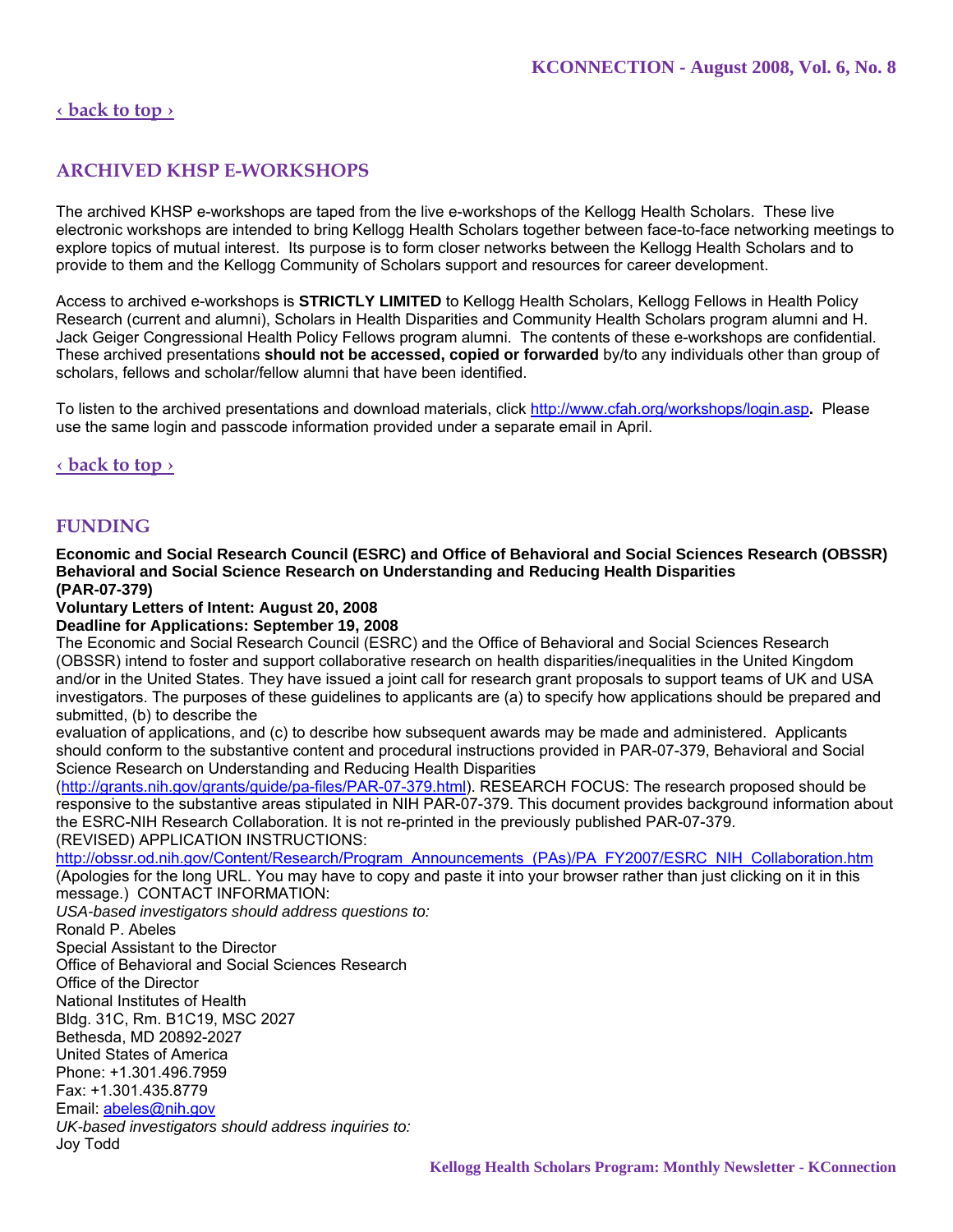Research Directorate Economic and Social Research Council Polaris House North Star Avenue Swindon SN2 1UJ United Kingdom Phone: +44-(0)1793-413109 Fax: +44-(0)1793-413001 Email: Joy.Todd@esrc.ac.uk

# **Northwest Health Foundation**

### **Deadline: September 8, 2008**

Northwest Health Foundation invites proposals that seek to reduce the burden of chronic diseases using CBPR approaches. The Foundation is particularly interested in prevention, health promotion, and disparities research that address social, environmental, and behavioral factors through policy and systems changes. This program will award three types of grants: partnership building, CBPR implementation and policy advocacy dissemination. Award amounts will range from \$10,000 to \$180,000 for the total project, depending on the scale and duration of the project. Grant periods are 12-36 months. Applications must be submitted by the community partner. This includes

501(c)(3) community-based organizations, state and local governments or their agents, federally recognized Indian tribal governments, tribes, or tribal organizations. In some cases, 501(c)(4) organizations may also be eligible. The lead applicant must be an organization that can appropriately represent the target population, and must be based in Oregon or southwest Washington (Clark, Cowlitz, Pacific, Skamania, and Wahkiakum counties). The use of fiscal sponsors who meet the above tax-exempt status is acceptable. Academic institutions and research partners are not eligible to apply as the project lead, but it is expected that they will have an important role in the project, including formulating the research questions, interpreting and applying research findings, selecting methods, and collecting and analyzing data. Academic institutions partnering in the project need not be located within the Foundation's service area of Oregon and southwest Washington to be eligible to participate. Proposal deadline: September 8, 2008. Download the RFP at http://www.nwhf.org/apply/CBPR.php. Learn more about Northwest Health Foundation's interest in CBPR, and other resources available, at http://www.nwhf.org/areas/cbpr\_landing.php.

# **The Robert Wood Johnson Foundation**

#### **Active Living Research-New Connections**

# **Deadline: Thursday, August 28, 2008 (1:00 p.m. PST)**

The Robert Wood Johnson Foundation is pleased to announce the first Active Living Research-New Connections Call for Proposal! New Connections grants through Active Living Research provide funding to junior investigators, from historically underrepresented and disadvantaged communities, including racial/ethnic minorities, first-generation college graduates, and those from low-income communities. Junior Investigators must have earned their doctorate after September 1, 2001. Grantees will also gain valuable mentorship and training experiences to assist them in the early stages of their careers. Interested in using policy and environmental strategies to study obesity prevention and reduction among children and adolescents? In search of mentoring, networking, and training opportunities? This Call for Proposals offers research and publication grants- coupled with a community of support, advice, and collaboration. Five research grants of \$50,000 (12-18 months) and three publication grants of \$12,000 (12 months) will be awarded. An applicant teleconference was held on July 30, 2008. Please note FAQ's will be posted on the website, but a recording of the conference is NOT be available. Applications are due by 1pm PST on Thursday, August 28, 2008. For more information about the Active Living Research- New Connections CFP, please visit: http://www.rwjf-newconnections.org/HomeActi-5825.html. For more information about New Connections and other funding opportunities please visit www.rwjfnewconnections.org.

# **The Robert Wood Johnson Foundation and University of Chicago**

# *Finding Answers: Disparities Research for Change* **Launches Third Call for Proposals (CFP) Deadline: September 18, 2008**

#### Download the CFP

The CFP requests submissions for projects to evaluate interventions with the potential to reduce racial and ethnic health care disparities in the treatment of cardiovascular disease, depression and diabetes. *Finding Answers* seeks proposals that evaluate policy, organizational, provider, patient, or community focused interventions. All interventions must be integrated into a system of ongoing medical care. Proposals from community-based organizations, employers and health plans are also encouraged.

Grants awarded through the *Finding Answers* initiative range between \$100,000 and \$275,000. Please carefully read the CFP for all eligibility criteria, selection criteria and proposal submission instructions. Please note: Brief proposals are due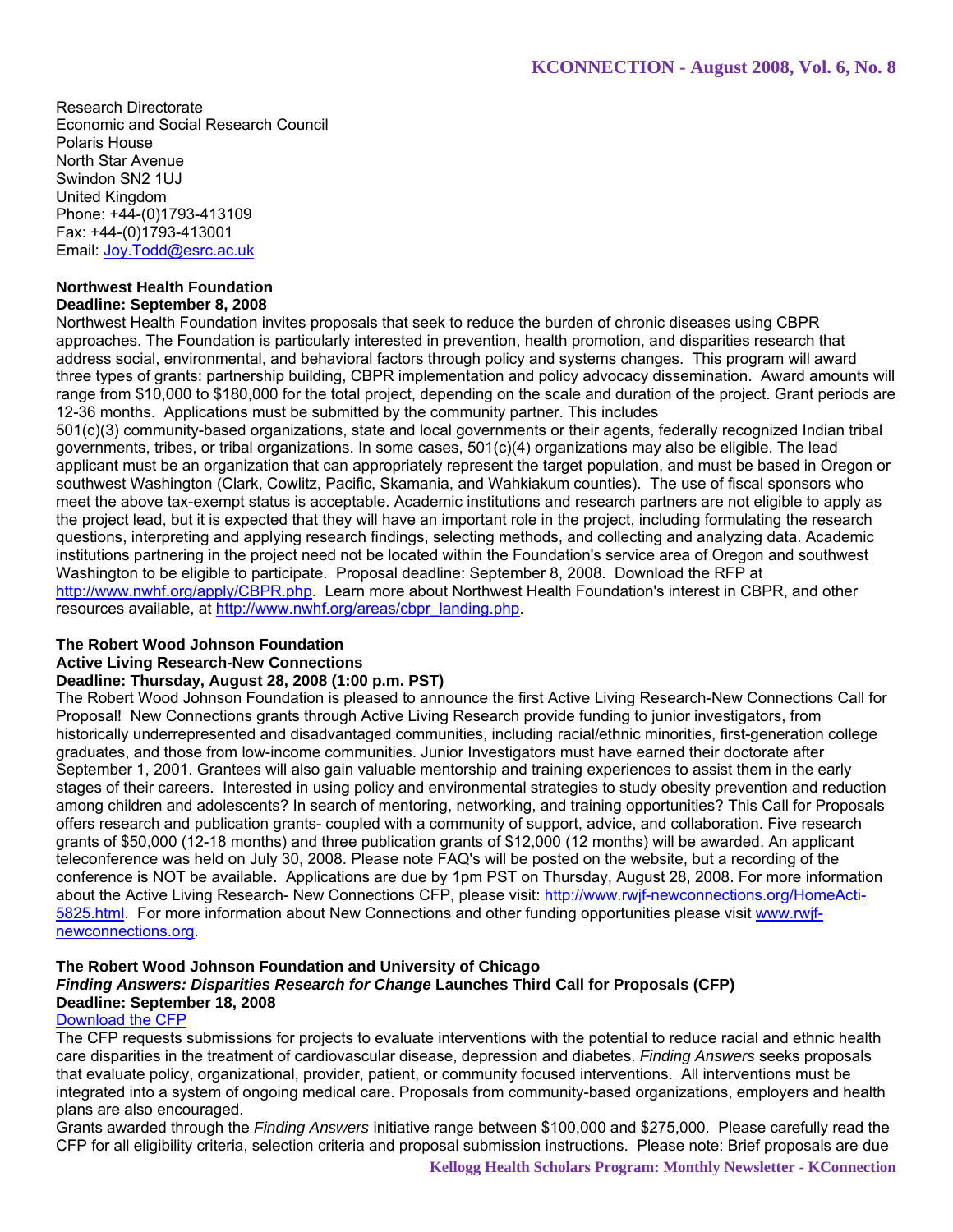September 18, 2008. Two applicant Web conferences will be held to allow potential applicants to ask questions about the CFP. For more details about the CFP and upcoming Web conferences, visit the *Finding Answers* Web site at www.SolvingDisparities.org.

‹ back to top ›

# **CALL FOR SUBMISSIONS**

**Call for Abstracts – NIH, National Center on Minority Health and Health Disparities NIH Summit: The Science of Eliminating Health Disparities Gaylord National Resort and Convention Center National Harbor, MD December 16-18, 2008** 

### **Deadline: August 15, 2008**

OVERVIEW: Advances in science, medicine, and technology have the potential to improve health, but large segments of populations in the United States and globally continue to suffer a disproportionate burden of premature death, disability, and disease. There is a growing body of evidence that points to a complex interaction of factors that may contribute to health disparities. These factors include biology, socioeconomics, discrimination, politics, environment, culture, and lack of access to healthcare. At the National Institutes of Health we are investing in research to understand health disparities, including how these and other factors relate to produce poor health outcomes. Populations that experience health disparities and are more likely to suffer from diseases and conditions such as diabetes, stroke, heart disease, HIV/AIDS, and obesity include African Americans, American Indians, Alaska Natives, Asian Americans, Hispanics, Pacific Islanders (including Native Hawaiians), and individuals of all races/ethnicities living in poor and medically underserved communities such as rural areas. Over the past 7 years, the NIH has placed increased emphasis on examining the differences in health among populations across diseases through the application of interdisciplinary and multidisciplinary research approaches. The deadline for abstract submission is Friday, August 15, 2008. Corresponding authors will receive an email notification regarding acceptance by late September 2008. Authors of outstanding poster submissions may receive the option to present their data during a plenary or concurrent session. Abstracts for poster presentations will be accepted in each of the following four categories:

- Transformational Research research that takes an innovative, creative approach to advancing the understanding of the development and progression of diseases and disabilities that contribute to minority health and other health disparities, and has the potential to close an important health disparity gap
- Transdisciplinary Research Infrastructure research infrastructure that builds nontraditional partnerships across disciplines to increase minority health and health disparity research training, career development, and institutional research capacity and infrastructure
- Translational Community Outreach outreach that expands the latest research advances in minority health and health disparities quickly into communities, ensuring that the public, healthcare professionals, and research communities are informed and educated
- Integrated Best Practices integrated models or programs that incorporate transformational research, transdisciplinary research infrastructure, and translational community outreach to reduce health disparities To submit an abstract, visit http://www.blsmeetings.net/2008healthdisparitiessummit/abstracts.cfm.

# **Call for Papers – WE ACT for Environmental Justice, Fordham Law School Louis Stein Center for Law and Ethics, National Institute of Environmental Health Sciences (NIEHS), United States Centers for Disease Control and Prevention (CDC), the NIEHS Center for Environmental Health in Northern Manhattan, and the New York University Law School's Environmental Law Society**

**Deadline: September 1, 2008** 

WE ACT for Environmental Justice, Fordham Law School Louis Stein Center for Law and Ethics, National Institute of Environmental Health Sciences (NIEHS), United States Centers for Disease Control and Prevention (CDC), the NIEHS Center for Environmental Health in Northern Manhattan, and the New York University Law School's Environmental Law Society announce an international call for abstracts of papers to be presented at our 20th Anniversary Conference: Advancing Climate Justice: Transforming the Economy, Public Health & Our Environment on January 29 – 30, 2008 at Fordham Law School's Pope Auditorium in New York City. Abstract submissions are invited for reports and papers to be published in the conference primer. Submissions can include work that is unpublished and original work that has been previously published. WE ACT for Environmental Justice (WE ACT) is a non-profit, community-based, environmental justice (EJ) organization dedicated to building community power to fight environmental racism and improve environmental health, protection and policy in communities of color. Over the past twenty years, the organization has become a leader in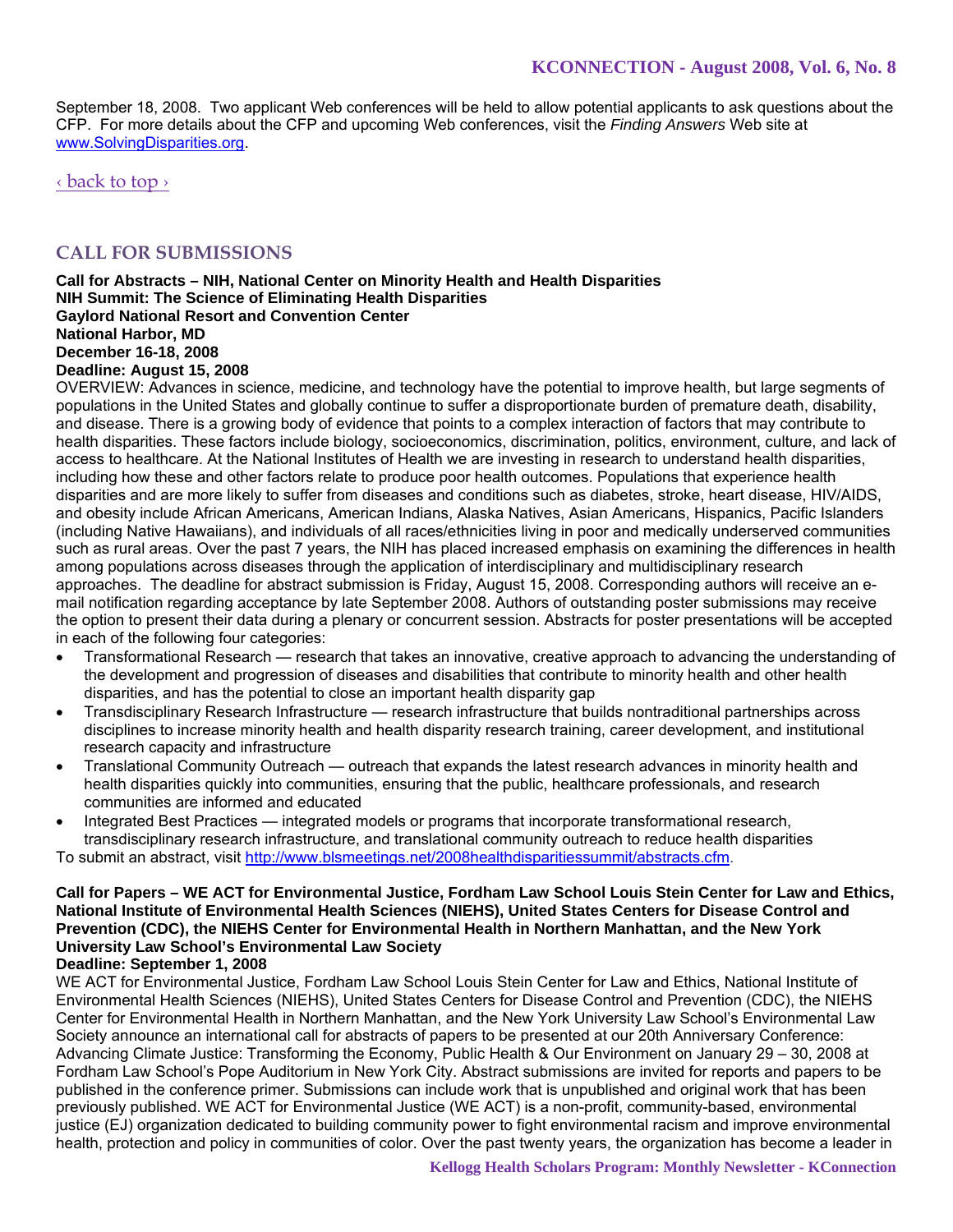the nationwide movement for environmental justice, influencing the creation of federal, state and local policies affecting the environment and public health.

Submission Deadlines:

\* September 1, 2008 - Deadline for abstract submissions.

\* October 6, 2008 - Notification of acceptance of abstracts.

\* December 20, 2008 - Final submission of papers and reports to be published.

Topic Areas -- Research can be submitted on any of the following broad topics:

- \* Climate justice and economics
- \* Climate justice and public health
- \* Climate justice case studies
- \* Any combination thereof

To assist with research formation and submission, a more detailed list of potential themes is included below. These themes all fall within one or more of the broad topic areas listed above. Papers, reports, presentations and posters are invited on any of the four (4) listed topic areas and any of the following named themes and topics, or a combination thereof:

1. Climate Change, Public Health and Environmental Justice. Focusing on:

\* Historic land use patterns; \* Development and future land use opportunity in a climate changing world; \* Public health in urban, suburban and/or rural environmental justice communities; \* Public health response to "natural disasters"; \* Emergency preparedness; \* Disaster preparedness around current climate changes in environmental justice communities; \* Food shortages as a current and/or future public health crisis; \* Access to health care in environmental justice communities;

\* Public assistance coverage and availability; \* Public health implications of housing needs in a changing climate; \* Disease vulnerability (respiratory diseases, vector-borne diseases, pest-borne diseases, disease migration, disease susceptibility, etc); \* Mental health; \* Public health implications of alternative fuel development; \* International public health impacts; \* Public health case studies: environmental justice and climate change in New Orleans, Myanmar; \* Preparing communities for a future of climate instability and associated impacts; \* Education and outreach programs/efforts necessary to address climate instability.

1. Climate Change, the Economy and Environmental Justice. Focusing on:

\* Broad economic impacts and opportunities created by climate change; \* Resource shortages; \* Efficiency measures (energy, water, etc); \* Transitioning to a green economy; \* Energy dependency; \* Alternative energy sources; \* Impacts on fixed-income residents; \* Government subsidy initiatives; \* Insurance access and availability; \* Transportation opportunities and impacts; \* International development; \* Environmental preservation; \* Sustainable communities (urban, rural and/or suburban); \* Public policy and the climate change economy; \* Economic impacts and opportunities of carbon reduction strategies (cap and trade, carbon tax, regulation, etc); \* Adaptation responses; \* Enhancement of the EJ Community voice through policy; \* Building connections with other social justice movements to address global crisis of climate change in a collaborative manner.

Abstract Submission Guidelines: 1. Abstracts must be written in English. 2. Abstract text should not exceed 250 words and may not include images, charts or tables. 3. Abstracts can be submitted through the on-line submission form, fax (212-961-1015) or mail to: Scientific Advisory Group – Abstract Review Committee WE ACT for Environmental Justice, 271 W. 125th Street, Suite 308, New York, NY 10027

1. Authors are strongly encouraged to use the on-line submission form.

 2. All abstracts will receive an electronic receipt upon arrival. If a receipt fails to follow submission, abstracts should be re-submitted.

3. Authors will be notified of acceptance by October 6, 2008 via email.

4. Accepted oral and poster presentations must submit a draft of their paper by November 1, 2008, 12 am EST.

Final presentations to be included in the conference primer are due by December 20, 2008, 12 am EST.

 5. Final versions of accepted papers and reports to be included in the conference primer must be submitted by December 20, 2008, 12 am EST.

6. An individual or organization may submit more than one abstract.

 7. Abstracts are permitted on research, reports, posters or presentations that have been submitted and/or published elsewhere.

8. Primary consideration will be given to original research.

9. Abstracts must include a cover sheet providing the following information: a) The title of the paper, presentation or poster, b) The name(s) and title(s) of the submitting author(s); c) A short biography of each author; d) The name of the sponsoring institution (if any), e) Contact information for each author (mailing address, e-mail address, phone number, fax number); 6) Preferred format of the presentation (oral, poster, etc).

General Rules for Paper Submissions:

1. All papers must be written in English.

2. Abstracts and papers will be reviewed by the Scientific Advisory Group.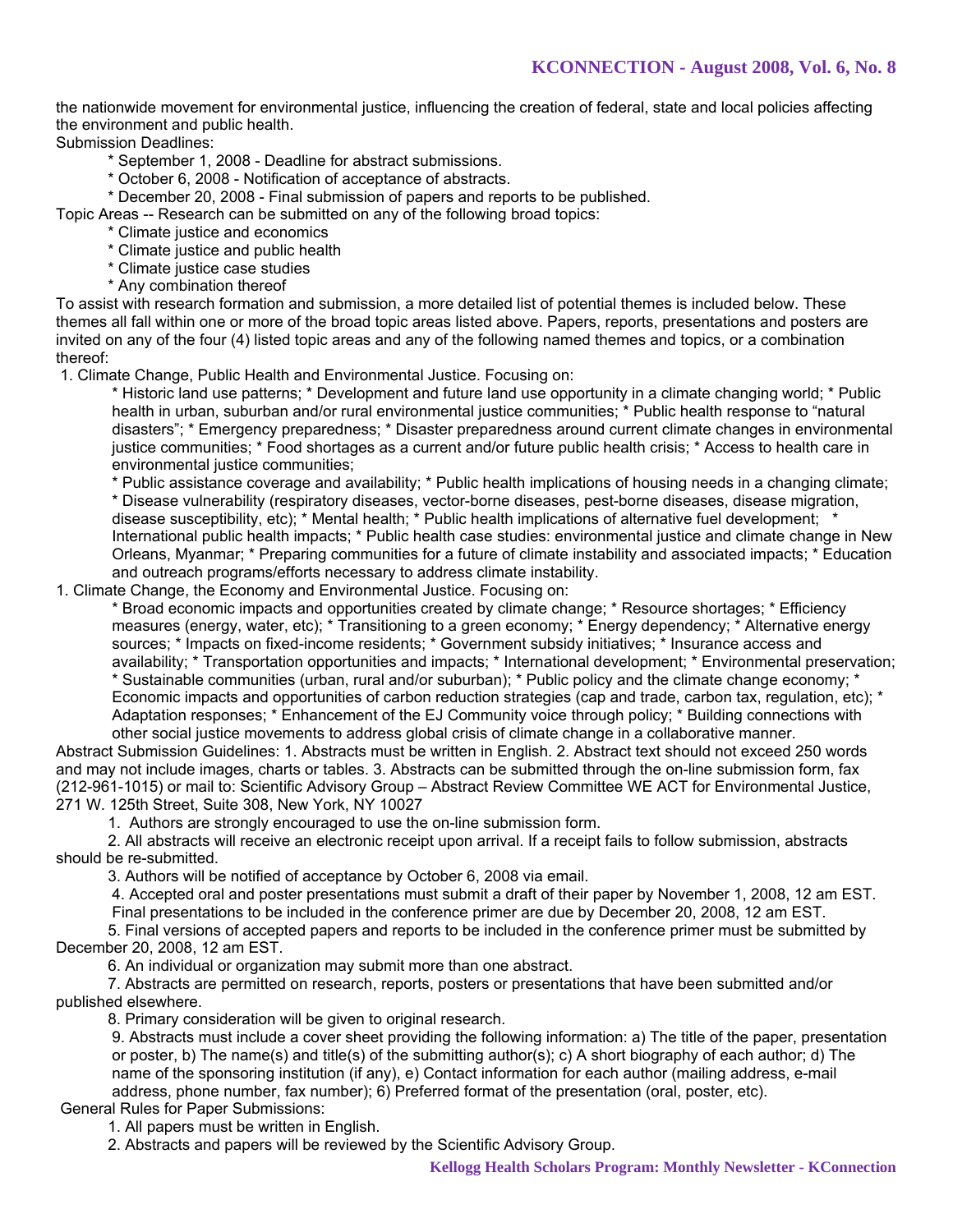3. Consideration will be based on content. Papers and presentations will be judged on the following criteria: a) Relevancy, b) Originality/Innovativeness; c) Clarity,

d) Technical Quality.

4. Deadline for final submission of papers to be published in the conference primer is December 20, 2008, 12 am EST.

 5. All selected presenters and authors receiving publication in the conference primer must register as conference delegates and pay the registration fee.

6. For paper consideration, participants may submit a hard copy or electronic copy. Authors are encouraged to keep an original version of their submitted manuscripts.

7. The Conference Abstract Committee reserves the right to accept or refuse an abstract, to designate papers either as oral or poster presentation, and to choose a suitable session for the abstract.

Proceedings: The Conference Abstract Committee reserves the right to publish the abstract in the final conference primer, conference proceedings, or any other medium that is found to be suitable. For further information please feel free to contact Ogonnaya Dotson-Newman via phone at 212-961-1000 ext 315 or email at Ogonnaya@weact.org WE ACT for Environmental Justice, 271 West 125th Street, Suite 308, New York, NY 10027, Phone (212) 961-1000, Fax (212) 961- 1015

# **Call for Papers & Conference Announcement -- American Men's Studies Association, 17th Annual Conference Beyond Borders: Masculinities and Margins**

**April 3 – 5, 2009** 

**Concordia University** 

**Montreal, Canada** 

#### **Deadline: November 21, 2008**

Divisions, hierarchies, and stratifications present themselves to and by men on individual, interactional and institutional levels. Studied and addressed by scholars of multiple disciplines, practitioners and organizers, these structures, real and imagined have material effects on men's lives, internally, and collectively, and the worlds in which men live, locally, regionally, nationally and globally. The 2009 AMSA Conference invites papers, panels, undergraduate and general roundtable discussions that reflect on the construction, reconstruction and effects of borders of all types as well as the men and the practices of masculinities that fashion, feel, respond to and seek to cross from the margins over these divides. Topics may include:

- Processes and Experiences of Marginalization and Subordination
- Structures that divide within fields including politics, the economy, education, the family, religion, healthcare, sexuality, corrections, and the arts
- Inter-nation separations and their impacts
- Global processes
- Addressing borders and marginalization in therapeutic settings
- Identities and conflicts
- The role of faith in addressing borders
- Violence and men's experience of marginalization
- Masculinities and border maintenance
- The Border between Canada and the U.S.

We invite submissions that draw from academic, clinical, and related professional work involving men and masculinities and the investigation of borders, and margins between, among, by and to men across and within cultures, as well as other topics that contribute to developing a greater understanding of the lives of men and boys. We welcome presentations based upon fully developed work as well as projects in progress. We provide a forum for established scholars and practitioners to share their work as well as for students to make a contribution and receive support and encouragement from active men's studies contributors. Proposal submission: E-mail submissions are strongly preferred and should be sent to Don Levy at dlevy@siena.edu, or to Don Levy, Ph.D., Director Siena Research Institute, Siena College, 515 Loudon Road, Loudonville, NY, 12211. Questions may be directed to the above email address or by calling 518-783- 2901. Proposals should be 350 to 500 words in length, along with providing the presenter's name, title, institutional affiliation (if applicable), address, phone number and email address. Proposals should include a clearly identified theme, research question or topic, a theoretical framework situated in literature or practice, and a statement of the contribution to the field of men and masculinities.

Submissions are due by November 21, 2008. To join or learn more about the American Men's Studies Association, previous conferences and mission, go to www.mensstudies.org

#### **‹ back to top ›**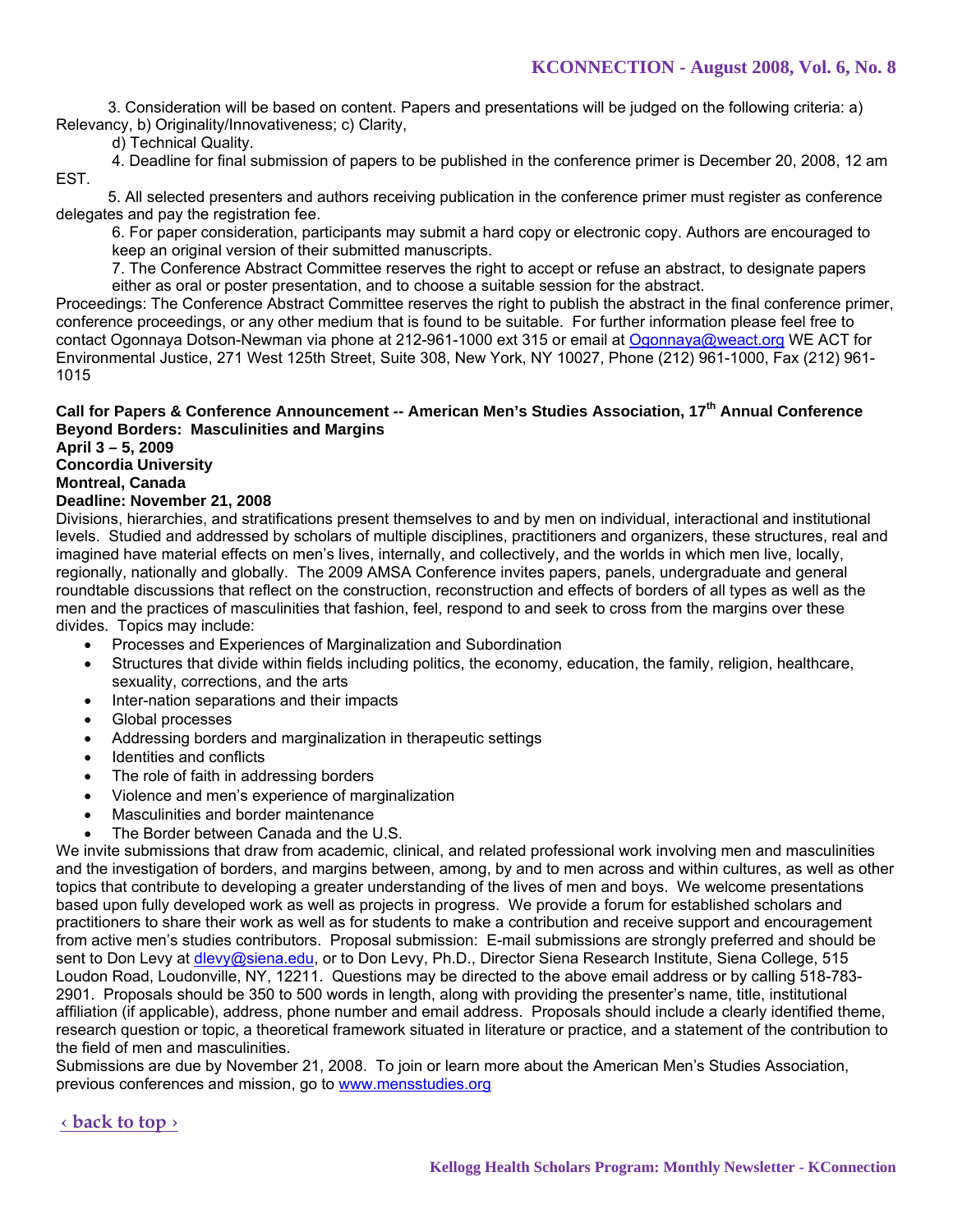# **CAREER DEVELOPMENT**

# **Alliance for a Healthier Generation, New York, NY National Schools Director, Healthy Schools Program**

**http://www.healthiergeneration.org/?gclid=CIyRs6\_E0ZQCFQ60HgodzzbZQQ**

Job Description: The Healthy Schools Program is a national program that supports schools in the development of healthier school environments and recognizes schools that succeed. The Healthy Schools Program supports over 2,500 schools in all 50 states with an annual budget of \$8 million per year and 63 professional staff residing in 37 states. The Alliance is seeking a National Schools Director to lead the Healthy Schools Program and continue its growth and expansion to supporting 22,000 schools across the country. The National Schools Director will be is responsible for the overall leadership and execution of the Healthy Schools Program (HSP) and the continued growth and sustainability of the program. Performance will be measured by the progress and outcomes and the financial viability of the Healthy School Program. Responsibilities will include: \*Overall management of the Healthy Schools Program and it employees including regional and national managers and administrative staff. \*Budget planning, management and evaluation. \*Direct oversight of field services plan for schools involved in the hands-on technical assistance program. \*Oversight of the program communications, online and onsite schools support program and recognition program. \*Relationship management of key foundations and donors that support the Healthy Schools Program. \*Identification and cultivation of large new donor/fundraising opportunities. \*Relationship development, cultivation, and management of key partnerships that will yield resources to schools in the program. \*Collaboration with an expert panel in reviewing all Healthy Schools Program best practice criteria. \*Strategic planning for future program opportunities and expansion. \*Reporting the program outcomes to the Alliance Board, Executive Director, Alliance staff, schools, and collaborators, as appropriate. Minimum Qualifications: The successful candidate is required to have demonstrated the ability to lead a national and dispersed organization. They must have a broad knowledge of the school environment and established credibility with the education and health communities. The successful candidate is required to have at least 10 years of experience running a complex organization. Ability to travel up to 70% of the time across the U.S.

# **Centers for Disease Control and Prevention Physical Activity (PA) Fellow Deadline: August 29, 2008**

This is a one-year position with possible future opportunities for longer-term full time employment. DESCRIPTION: The Physical Activity (PA) Fellow will work with the Centers for Disease Control and Prevention, Division of Nutrition, Physical Activity, and Obesity (DNPAO), Physical Activity and Health Branch on a variety of projects related to physical activity. RESPONSIBILITIES: ● Participates as a member of various project teams working on projects focused on how the built environment is related to various

health outcomes, with an emphasis on physical activity. • Analyze data from the Neighborhood Parks and Active Living study, a multi-year study which examined physical activity in 12 parks in Atlanta. ● Write manuscripts and reports as needed. ● Conduct Health Impact Assessments (HIA), commonly defined as "a combination of procedures, methods, and tools by which a policy, program, or project may be judged as to its potential effects on the health of a population, and the distribution of those effects within

the population." ● Apply HIA to various projects and policies. ● Serve as a key member of the interdisciplinary HIA team learning and working on numerous aspects of performing a HIA. ● Develop partnerships and communicate effectively with non-traditional public health partners. ● Work closely with the primary supervisor in collaborating with external partners to help advance the field of HIA in the U.S. KNOWLEDGE AND ABILITIES: ● Demonstrated knowledge of data collection techniques and measurement tools. ● Demonstrated ability to interpret, synthesize and translate qualitative and quantitative research data. ● Demonstrated ability to write manuscripts and reports. QUALIFICATIONS: ● Master's degree, or equivalent in public health or relevant field and 2 years of related experience and completion of related coursework. ● Experience interpreting and translating research results. ● Experience writing about health related and/or nutrition, physical activity, or weight related topics. ● Ability to work tactfully and respectfully with a wide variety of individuals, including subject experts, internal and external partners. ● Ability to work independently. ● Ability to effectively organize a variety of complex tasks and complete them in a timely way. ● Knowledge of nutrition, physical activity, and/or weight maintenance and weight loss a plus. Salary dependent on qualifications. Interested applicants are requested to submit a resume and cover letter to Candace Rutt, Ph.D. at crutt@cdc.gov by August 29, 2008.

# **CDC National Center for HIV/AIDS, Viral Hepatitis, STD, and TB Prevention**

#### **Recruitment Announcement: Associate Director for Health Disparities**

The Centers for Disease Control and Prevention (CDC), National Center for HIV/AIDS, Viral Hepatitis, STD, and TB Prevention (NCHHSTP) is recruiting a Health Scientist (GS-601-15) or Medical Officer (GS-602-15) to serve as Associate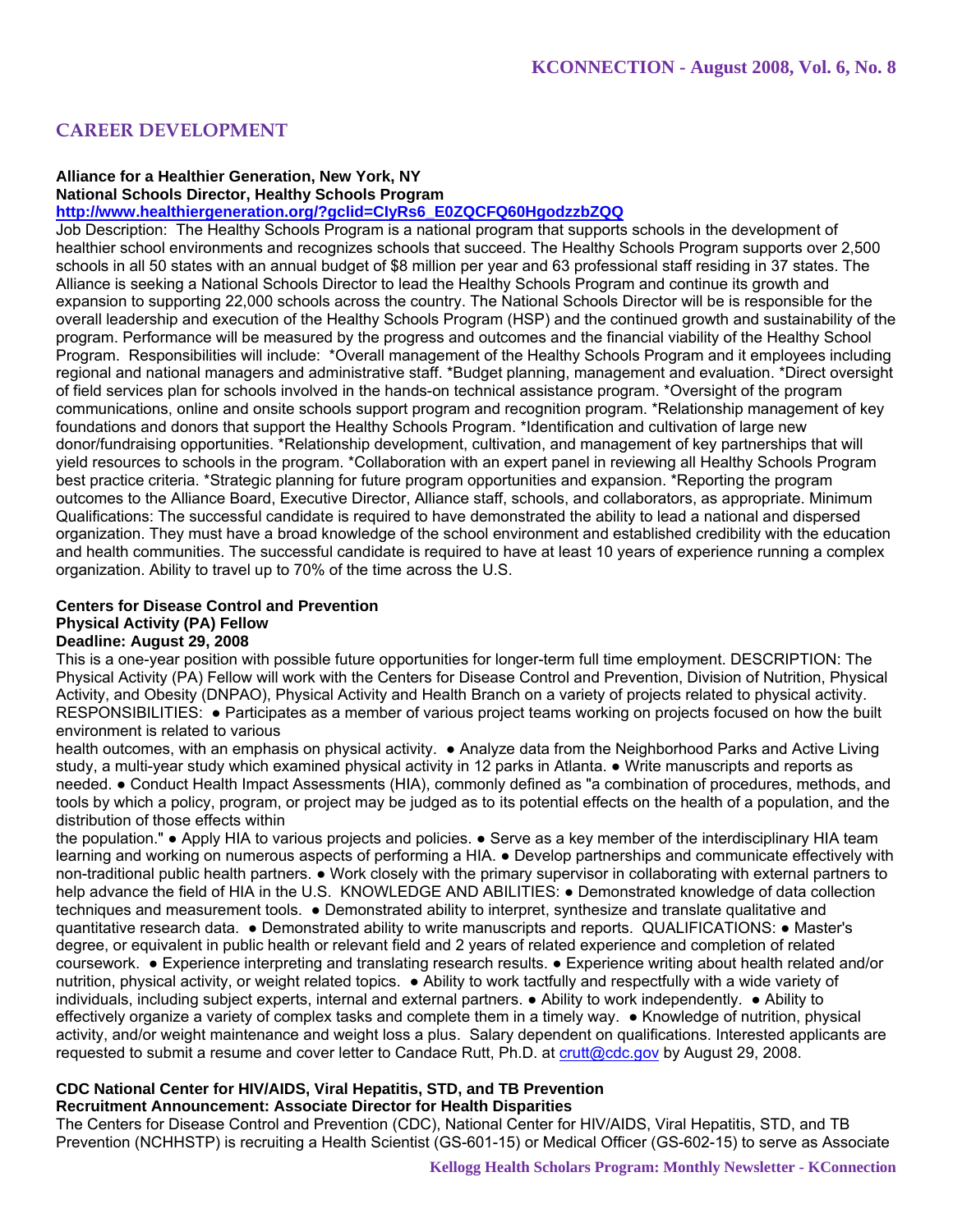# **KCONNECTION - August 2008, Vol. 6, No. 8**

Director for Health Disparities. NCHHSTP maximizes public health and safety nationally and internationally through the elimination, prevention, and control of disease, disability, and death caused by HIV/AIDS, non-HIV retroviruses, viral hepatitis, other STDs, TB, and non-TB mycobacteria. The position serves as Associate Director for Health Disparities responsible for providing consultation on scientific and technical issues, formulating and developing program policy and guidance, planning strategies to manage and deliver programs, providing operational oversight, chairing the diversity program, supervising and managing staff and serves as a member of the Center' s senior staff. The selected individual will: \* Serve as a nationally and internationally recognized expert relating to the Center's infectious disease activities within disproportionately affected populations, by providing scientific advice and consultation on solution's to critical problems which require outstanding creativity in generating new hypotheses, approaches and standards to be used center-wide, agency-wide or nationwide by others. \* Serve as an authority on the program projects and issues including coordination of the agency's activities with CDC, HHS, and other Federal agencies, State and Local health departments, governmental organizations and the public at large. \* Formulate policies and plans and coordinate center-wide activities that address reducing health disparities in HIV/AIDS, Viral Hepatitis, STDs, and TB in racial and ethnic minorities, incarcerated populations, women and other disproportionately affected populations including identifying program and research priorities. \* Plan science-based strategies for the management and delivery of services via multi-disciplinary programs for racial and ethnic minorities, incarcerated populations, women and other disproportionately affected populations. Interested Federal and Non-Federal candidates should apply for the Health Scientist (GS-601-15) position through USAJobs link: http://jobsearch.usajobs.gov/getjob.asp?JobID=74105016&AVSDM=2008%2D07%2D23+00%3A03%3A01&Logo=0&sort =rv&vw=d&brd=3876&ss=0&customapplicant=15513,15514,15515,15669,15523,15512,15516,45575&q=health+scientist +atlanta. Interested Federal and Non-Federal applicants should apply for the Medical Officer (GS-602-15) position through USAJobs link -- Medical Officers who are Federal applicants should apply under open the Continuous Medical Officer Announcement number HHS-CDC-T1-2008-0009. In their application, medical officers should specify the name of the position they are interested in:

http://jobsearch.usajobs.opm.gov/getjob.asp?JobID=63194156&AVSDM=2008%2D03%2D14+09%3A44%3A12&Logo=0 &pg=3&jbf574=HE35,HE39&brd=3876&vw=d&ss=0&CustomApplicant=15510,15512,15513,15514,15515,15516,15523,1 5669,29555,45575,29556&sort=rv&caller=index.asp; Medical Officers who are Non-Federal applicants should apply through the announcement HHS-CDC-D1-2008-0007:

http://jobsearch.usajobs.opm.gov/getjob.asp?JobID=63194095&AVSDM=2008%2D06%2D23+09%3A32%3A47&Logo=0 &pg=2&jbf574=HE35,HE39&brd=3876&vw=d&ss=0&CustomApplicant=15510,15512,15514,15515,15516,15523,15669,2 9555,45575,29556&sort=rv&caller=index.asp. Questions regarding this CDC NCHHSTP recruitment effort may be directed to Dr. Hazel Dean, Deputy Director, NCHHSTP, at HDean@cdc.gov or 404-639-8000.

# **Department Of Health And Human Services, Office of the Secretary of Health and Human Services Supervisory Public Health Advisor**

#### **Job Announcement Number: HHS-OS-2008-0528**

<http://jobsearch.usajobs.gov/?JobID=73714214&brd=3876&AVSDM=2008%2D07%2D10+06%3A04%3A39&q=supervis ory+public+health+advisor&sort=rv&vw=d&Logo=0

&FedPub=Y&FedEmp=Y&SUBMIT1.x=76&SUBMIT1.y=11&ss=0&TabNum=2&rc=2>

SALARY RANGE: 115,317.00 - 149,000.00 USD per year

OPEN PERIOD: Thursday, July 10, 2008 to Friday, August 01, 2008

SERIES & GRADE: GS-0685-15/15

POSITION INFORMATION: Full Time Permanent

PROMOTION POTENTIAL: 15

DUTY LOCATIONS: 1 vacancy - Rockville, MD

WHO MAY BE CONSIDERED: All Sources - Open to All United States Citizens; Additional selections may be made from this announcement

Position Details: Tenure: Career/Career Conditional; Appointment; Bargaining Unit Position: No; Recruitment Bonus: No; Relocation expenses may be authorized. Salary range listed includes locality pay. JOB SUMMARY: Become a part of the Department that touches the lives of every American! At the Department of Health and Human Services you can give back to your community, state, and country by making a difference in the lives of Americans everywhere. Join HHS and help to make our world healthier, safer and better for all Americans. This position is located in the US Department of Health and Human Services (DHHS), Office of the Secretary (OS), Office of Public Health and Science (OPHS), Office of Minority Health (OMH), Division Of Policy and Data (DPD), Rockville, MD. OMH is headed by the Deputy Assistant Secretary for Minority Health (DASHMH), who reports to the Assistant Secretary for Health. The DASHMH is the Director of OMH and serves as the principal advisor on health issues related to racial and ethnic minorities, including budgets and programs, throughout the Department. The issues cut across HHS components which provide policies, programs, best practices, research, demonstrations, scientific investigations, and evaluation of interventions aimed at improving the health of racial and ethnic minorities in order to assure achievement of the Secretary's goals for minority health. KEY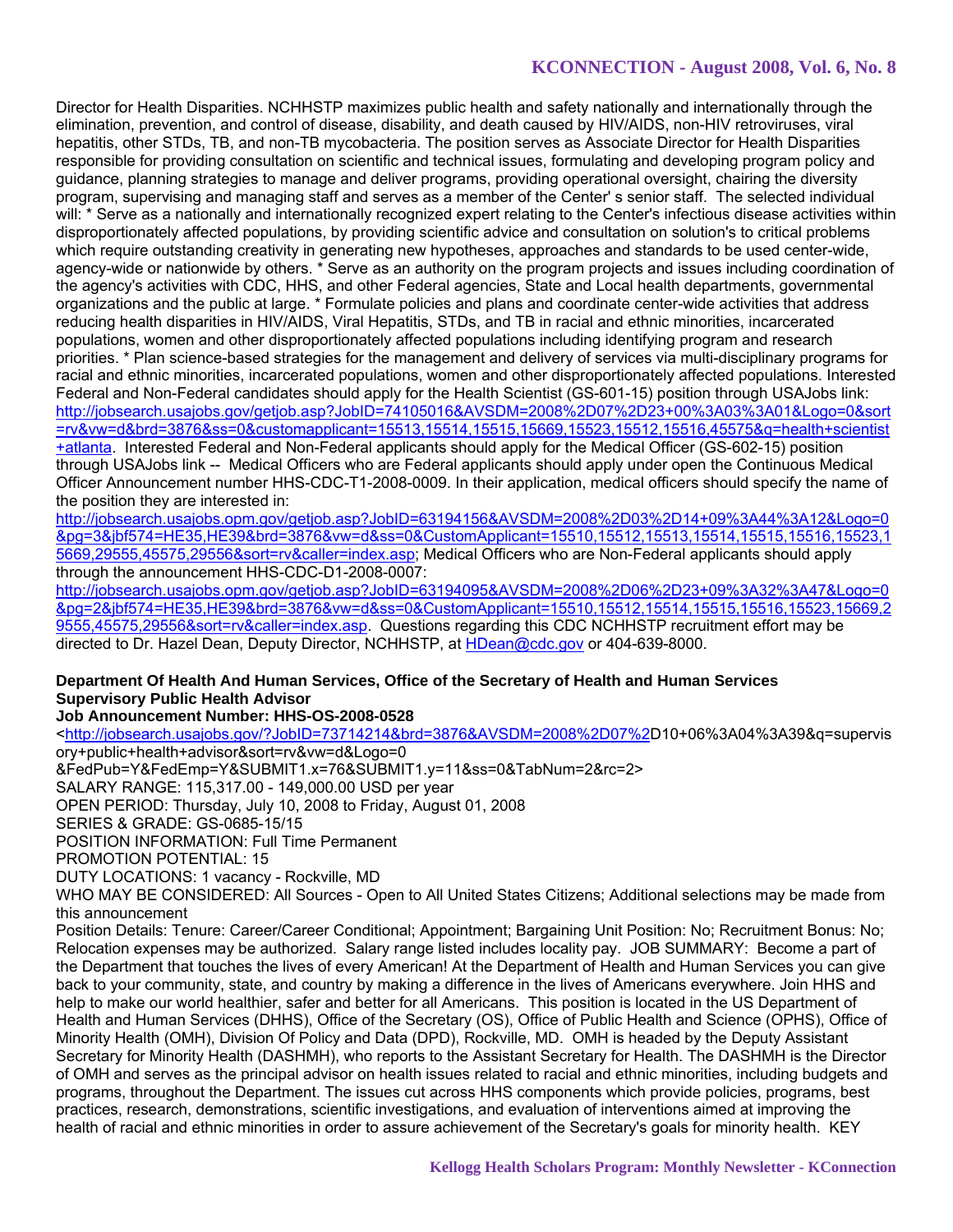REQUIREMENTS: \* Must be a U.S. Citizen \* Travel Required: No \* Must serve a one-year supervisory probationary period.

# **Grantmakers in Health, Washington, DC Program Associate**

# **Deadline: September 1, 2008**

Grantmakers In Health seeks a highly qualified person to fill a program associate position. Responsibilities include designing and developing knowledge, information, products, and services on key health issues and the work of health philanthropy; and developing strategies for sharing information on policy developments and best practices with health grantmakers and policymakers. Applications must be received by Monday, September 1, 2008**.** [ learn more ]

#### **Indiana University-Bloomington, Department of Applied Health Science Assistant/Associate Professor, Public Health, Epidemiology, Tenure Track Deadline: November 1, 2008 or until a suitable candidate is identified**

Must have doctoral degree in epidemiology and background in chronic disease and/or injury prevention. Must have established or clear potential for developing and sustaining an active and collaborative research agenda in an area specific to chronic disease and/or injury prevention. MPH degree is also desirable. Must show strong record of acquiring grants and contracts. The selected faculty member will contribute actively to the research, teaching and service missions of the Department and will maintain an active research agenda and publication record. Faculty will also serve on departmental and school committees and remain actively involved in professional organizations. Deadline is November 1, 2008 or until a suitable candidate is identified. Send letter of application which includes a brief statement of professional objectives, complete curriculum vitae, and a list of at least three references. Only finalists will be asked to contact references to obtain support letters. Applications should be addressed to: Dr. Michael Reece, Chair, Search and Screen Committee, Department of Applied Health Science, HPER 116, Indiana University, Bloomington, IN 47405, Telephone: (812) 855-0068 or (812) 855-3627, E-mail: mireece@indiana.edu (email contact is preferred for inquiries related to position). The School of HPER website is located at: http://www.hper.indiana.edu.

#### **Miami University, Department of Psychology & Center for School-Based Mental Health Programs, Oxford, OH School Mental Health Research Associate**

The Research Associate will coordinate implementation of a two-year grant-funded initiative focused on examination of factors that lead to restrictive educational placements for youth with severe behavior disorders. The Research Associate also will become part of an interdisciplinary team with collaborators at Miami and from seven other universities comprising the Center for Adolescent Research in Schools (CARS). The work of CARS, funded by the Institute for Education Sciences, involves an interrelated set of studies to be conducted over five years and focused on development, implementation, and evaluation of interventions for high school students with severe behavior disorders. SPECIFIC DUTIES: Work with key project personnel (principal investigator at Miami and consultants from other universities) over a two-year period to coordinate and ensure high-quality completion of a national study of decision-making processes that lead to restrictive placements for youth; provide functional supervision for undergraduate students who are assisting with implementation of the project. QUALIFICATIONS: Require: Masters in Psychology, Family Studies, Social Work, Public Health, or related field; extensive knowledge of the research literatures on child/adolescent development, child/adolescent behavior disorders, and family process issues; working knowledge of research methods and statistics; one or more years of relevant experience; proficiency with MS Office suite, including database software; excellent oral and written communication skills; and ability to form strong working relationships with diverse groups. Desire: Three years of relevant experience, including specific practical experience related to school mental health, including work in schools with prevention strategies, intervention services, and/or school-community-family consultation; specific expertise with survey and/or interview methodologies. TO APPLY: Send letter of application, curriculum vitae, and 3 letters of recommendation to: SMH Research Associate Position, Department of Psychology, 90 N. Patterson Ave, Miami University, Oxford OH 45056. Questions should be directed to Christy Heinrich (heinricc@muohio.edu; 513-529-2400). Screening of applications will begin August 1, 2008 and will continue until the position is filled. Hard copy upon request.

#### **National Cancer Institute**

# **Health Services Research Position Opening**

The National Cancer Institute, a major research component of the National Institutes of Health (NIH) and Department of Health and Human Services (DHHS), is conducting a national search for a Health Services and/or Health Economics Researcher in the Health Services and Economics Branch (HSEB)) within the Applied Research Program (ARP). The incumbent would provide authoritative direction and leadership in planning, guiding, and encouraging a program of research in health services and/or

economic analysis and understanding how organizational and economic factors related to the health care delivery systems effect the delivery of cancer related services. The position is likely to be advertised at the GS 13/14 level. US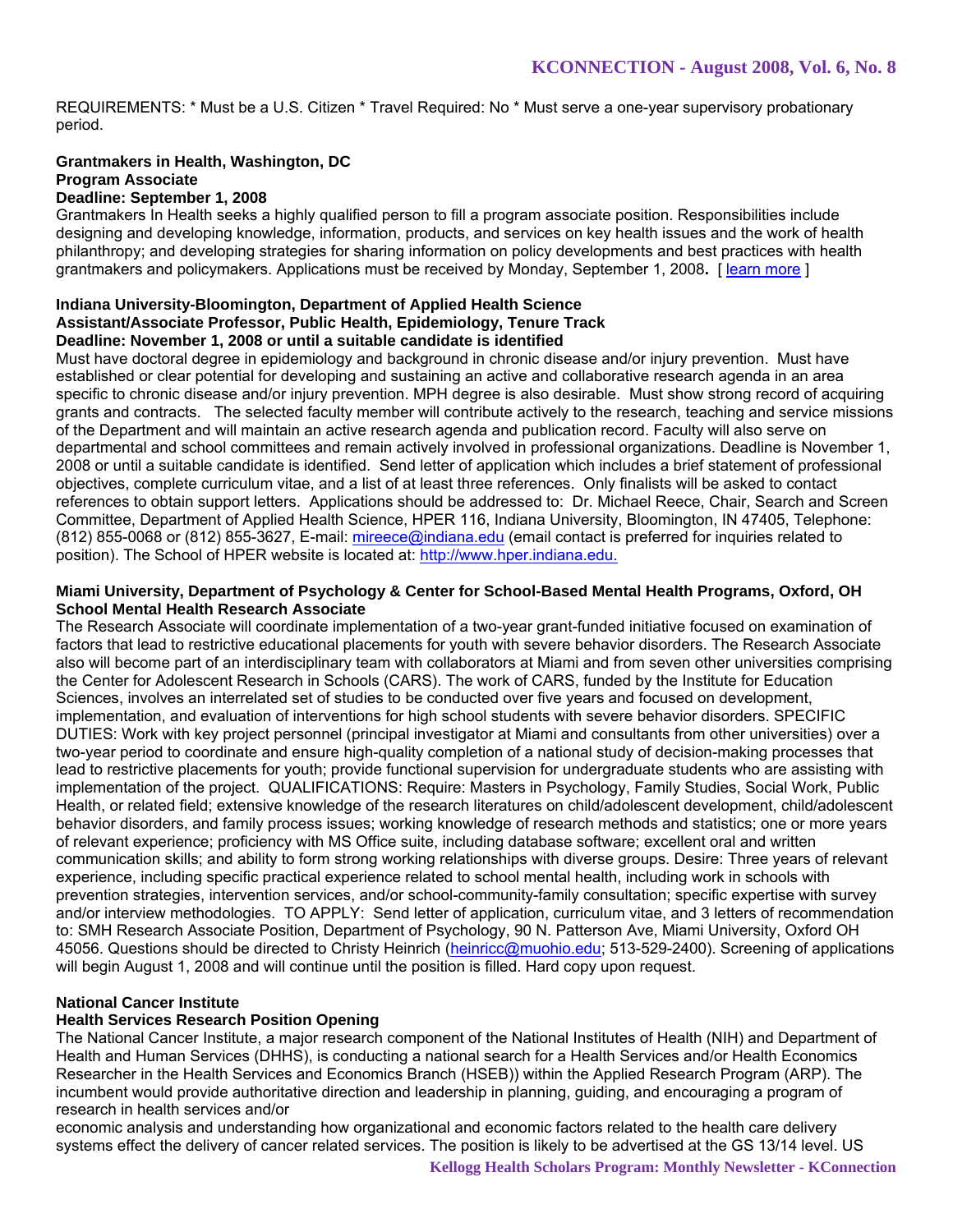Citizenship is required. Other qualifications include a relevant doctoral degree, formal training in health services research, and experience and expertise in the research area. Inquiries can be directed to: Martin L. Brown, Ph.D., Chief, Health Services and Economics Branch, Applied Research Program, Division of Cancer Control and Population Sciences, 6130 Executive Blvd, Suite 4005, Bethesda, MD 20892, Martin\_Brown@nih.gov, http://healthservices.cancer.gov/.

# **National Institutes of Health, Office of Extramural Research**

**Scientific Workforce Diversity Program Specialist** 

For more information on this job opening, visit http://grants.nih.gov/grants/oer\_vacancies.htm.

#### **North Carolina State University, Department of Psychology (Open Rank) for Health Psychology/Program Evaluation Position Vacancy Number: 06-25-0801**

The Department of Psychology at North Carolina State University invites applicants with expertise in the areas of health psychology and program evaluation to fill an open-rank, tenure/tenure-track position, with an anticipated begin date of 8/16/09. The Psychology Department has more than 30 faculty members in five Ph.D.-granting specializations: developmental, human factors & ergonomics, industrial/organizational, school psychology, and psychology in the public interest. The person filling this position would affiliate with the Psychology in the Public Interest program, which emphasizes development and evaluation of interventions/policies for important problems of society, particularly those faced by disadvantaged and/or underrepresented groups. Additional departmental information can be found online at: http://psychology.chass.ncsu.edu/. NC State is a land grant institution with Carnegie Foundation status of RU/VH (Research University/very high research activity, i.e., the designation formerly known as Research I). It is located in Raleigh, NC, the state capital, which represents the eastern point of the Triangle, a vibrant and growing geographical region with access to major intellectual and cultural resources including Research Triangle Park, the SAS Institute, the National Humanities Center, Duke University, the University of North Carolina-Chapel Hill, and North Carolina Central University. Applicants must have a Ph.D. in Psychology or in a closely related field. Successful applicant(s) will be expected to develop and maintain a nationally recognized research program, direct graduate and undergraduate research, teach undergraduate and graduate courses, and contribute to professional/university service. Although all individuals meeting these requirements are encouraged to apply, a strong preference will be given to applicants having a community-based / community psychology approach to these areas. Salary is competitive. Review of applications will begin October 1, 2008, and will continue until a suitable candidates are identified. Position begins August 16, 2009. For instructions on how to apply, please visit https://jobs.ncsu.edu and reference position number 06-25-0801 or to go directly to this position posting please visit: jobs.ncsu.edu/applicants/Central?quickFind=80880. To be considered interested applicants should attach a cover letter, curriculum vitae, research statement, teaching statement, and up to five representative publications. Applicants should also arrange for three letters of recommendation to be sent to the Search Committee Chair. Information requests may be addressed to Dr. Roger E. Mitchell, Chair, Health Psychology / Program Evaluation Search Committee, Department of Psychology, North Carolina State University, Box 7650, Raleigh, NC 27695- 7650; roger\_mitchell@ncsu.edu; 919-513-2546.

### **Northeastern University, Institute on Urban Health Research, Boston, MA Principal Research Scientist & Associate Director, Social & Behavioral Health**

Principal Research Scientist & Associate Director-Social & Behavioral Health is responsible for developing an ongoing program of independent externally funded research and providing scientific oversight of funded research within the Program of Social and Behavioral Health Research. The first area of responsibility includes submission of grant applications for independent research and in collaboration with other members of the IUHR team and collaborators. The Associate Director will devote about 50% of his/her time to grant writing and that within the first year will have submitted a minimum of two grants to external funded and within a year and a half have obtained an externally fundedgrant as PI or Co-PI of a grant. The second area of responsibility for the Associate Director position is scientific oversight and supervision of Project Managers responsible for all phases of funded research project implementation at IUHR's Program on Social and Behavioral Health Research. The Associate Director will devote about 50% of his/her time to this second area of responsibility. The Associate Director is responsible for managing the resources assigned to these research projects, and for bringing them to successful completion within the constraints and specifications imposed by the funding entities. The Associate Director will report directly to Dr. Amaro, Director of the IUHR and Director of the Program on Social and Behavioral Health. Assessment of performance for all IUHR employees is conducted every six months and continued employment is contingent on availability of funds and evidence of having met job performance requirements. QUALIFICATIONS: -- Ph.D. degree in social science, public health or related field and a minimum of 6 years of postdoctoral research experience including record of accomplishment of independent research, and successful record of grant funding and publications. -- Evidence of successful record in grantsmanship as PI or Co-PI and in publication of scholarly quantitative research and/or program evaluation in peer review journals. -- Ability to bring a new area of urban health expertise or enhance an existing area of expertise to the IUHR, and build upon it, is essential. The IUHR priority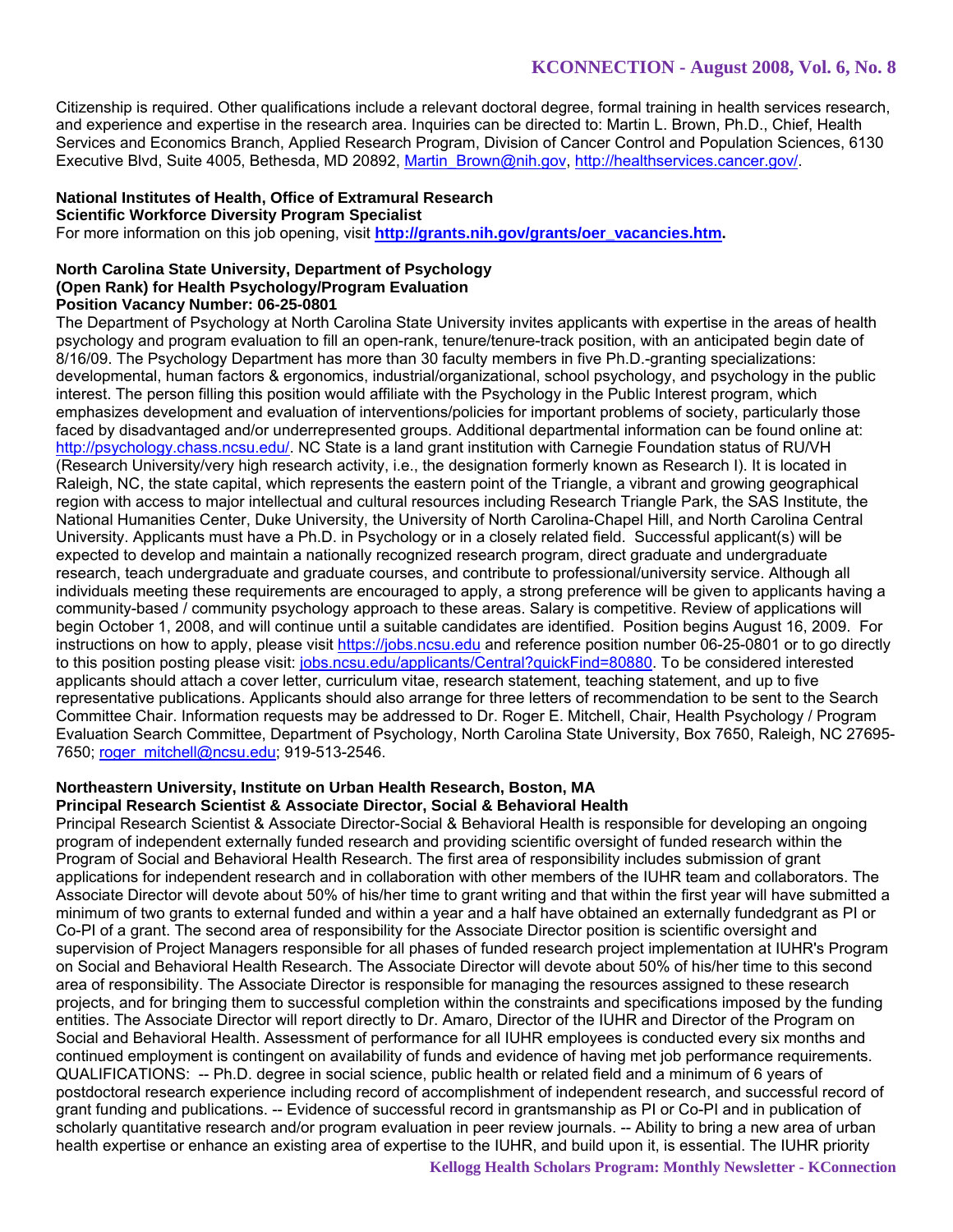# **KCONNECTION - August 2008, Vol. 6, No. 8**

research areas are social determinants of health; health disparities; mental health, substance abuse and trauma; HIV/AIDS and STIs; and interventions in chronic diseases including obesity, cardiovascular disease, diabetes and asthma. Cross cutting research areas of expertise of interest include epidemiological research, community based interventions, community-based participatory research; clinical trials and evaluation research. Experience in implementing complex community-based studies and multisite studies, as well as all aspects of the research; data analyses, writing research project protocols, supervision of research staff, preparation of research reports and publications, in depth knowledge and experience of human subjects protection, etc., is required. -- Experience in navigating -a complex university setting, developing interdisciplinary collaborations and working closely with all levels of researchers and faculty is preferred. -- Experience with research strategic planning and organizational growth is preferred. ADDITIONAL INFORMATION: A courtesy appointment as Associate Research Professor [non-tenure track], upon approval by the Provost's Office, is possible and the incumbent will be able to use this title on business cards and other communications. This may move into a formal appointment by the Provost's office in time. The (IUHR) was founded in response to serious and largely unmitigated disparities in the level of overall health and health care found in urban populations, particularly those of the urban poor, African-American and Latino communities. It is devoted to knowledge discovery and its practical application to improve personal and public health within urban communities. The IUHR is particularly focused on understanding the social and environmental conditions of urban living in order to inform public health intervention strategies, policies and professional training. The IUHR is associated with Northeastern University and is located on the Boston campus. For more information, please visit the IUHR website,

http://www.northeastern.edu/bouve/research/IUHR/index.html. Founded in 1898, Northeastern University is a private research university located in the heart of Boston, and a leader in interdisciplinary research, urban engagement, and the integration of classroom learning with real-world experience. Our signature cooperative education program, one of the largest and most innovative in the world, is ranked among the best in the nation by U.S. News & World Report. We offer a comprehensive range of undergraduate and graduate programs leading to degrees through the doctorate in six undergraduate colleges, eight graduate schools, and two part-time divisions. Please see www.northeastern.edu for more information. Internal Posting Requirement: This position will be posted internally for ten days, until August 2, 2008. HOW TO APPLY: Please submit electronic copies of: CV, 3 pdf file reprints of recent peer-review journal publications, and 3 letters of reference to Hortensia Amaro by e-mail, h.amaro@neu.edu.

#### **Northeastern University, Institute on Urban Health Research, Boston, MA Post Doctoral Research Associate in Urban Health**

Post Doctoral Research Associates within the Program on Social and Behavioral Health will work as part of IUHR research team, which includes Faculty Scholars, Graduate Research Fellows and research staff. Currently ongoing research on social and behavioral health includes studies on drug use and abuse, HIV/AIDS and STIs, mental health, trauma and other chronic health conditions. The current funded program of research includes cognitive-behavioral, educational skills-based and mindfulness-based intervention studies on alcohol and drug addiction, mental illness, trauma and HIV prevention; HIV/AIDS medications adherence; community re-entry among incarcerated populations; college student brief-screening and intervention and social marketing campaign to reduce problem drinking, drug use and other high risk behaviors; health of African American and Latino/Hispanic veterans; and the role of discrimination in health care and health status. Applicants interested in other areas of social and behavioral health than those listed above (e.g., obesity, diabetes, asthma, cardiovascular disease, children's health and aging issues in health) are also welcome to apply. Most of the current ongoing research projects at the IUHR Program on Social and Behavioral Health are community-based and involve primarily poor, urban and disenfranchised populations. The Post Doctoral Research Associate is expected to contribute to the scientific activity and productivity of existing research projects by collaborating on preparation of manuscripts for publications, conducting advanced data analyses, and developing grant applications for external funding in their areas of interest within the area of social and behavioral health. Post Doctoral Research Associates will benefit from mentoring from senior faculty, expert consultants, statisticians and community collaborators. Opportunities for teaching within and outside of the Bouve College of Health Sciences are negotiable and can be part of the Post Doctoral Research experience. Qualifications. Must have a Ph.D. or equivalent in a health related area; demonstrated expertise, training and record of conducting research, publications in scholarly journals and experience in grant writing. Demonstrated experience in conducting at least one of the following is required: epidemiological studies, intervention trials, and/or community-based program evaluation. Training and experience in interdisciplinary research is desirable.

Application: Please submit the following materials:

1. Curriculum Vitae

2. Electronic copies of 3 recent publications in scholarly journals

3. Letter of interest describing research experience and training, research focus and short and long term research and professional goals

4. Names and full contact information for 3 references

Submit applications via electronic mail to: Dr. Hortensia Amaro, h.amaro@neu.edu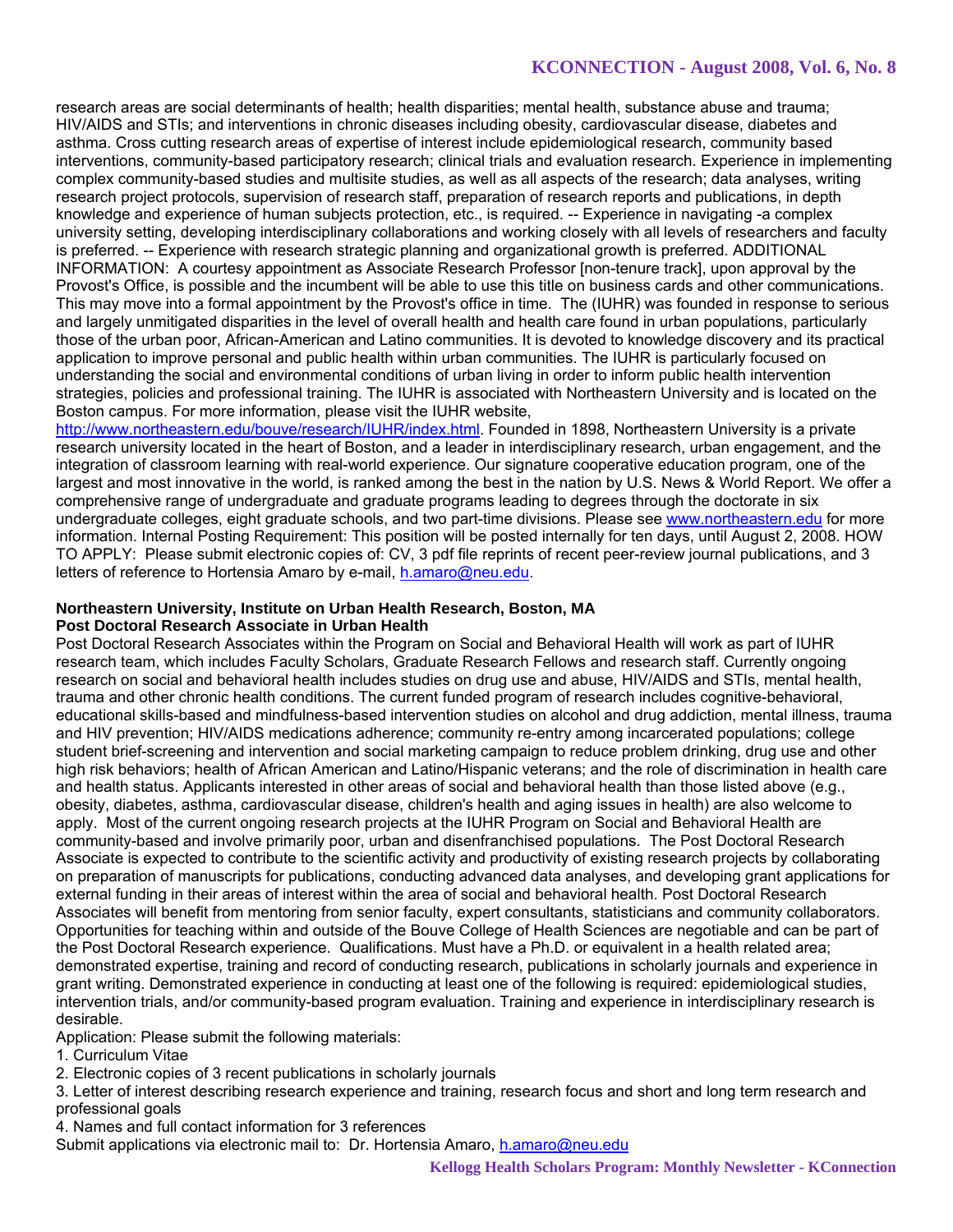### **Northwestern University, Evanston, IL Professor in Social Disparities and Health**

Northwestern University invites applications for an open rank position jointly held between Cells to Society: The Center on Social Disparities and Health at the Institute for Policy Research and one of the following departments: Anthropology, Psychology, or Sociology. Social and cultural contexts are critical determinants of physical and psychological health, and we seek a scholar with an active research program that integrates social, behavioral, and biological/biomedical perspectives to illuminate pathways linking social contexts and health, with implications for understanding socioeconomic and race/ethnic disparities. Applicants should have outstanding records of scholarly publication and externally-funded research, and be interested in applying their work to social policy issues. To promote policy-relevant research activities, the appointment carries a one-half reduction in teaching responsibilities. Candidates could specialize in one or more of the following fields: biodemography, population health, gene-environment interplay, biocultural or biopsychosocial perspectives on human development and health, psychobiology, and other related areas. For more information on the Cells to Society Center, see http://www.northwestern.edu/ipr/c2s and for the Departments of Anthropology, Psychology, or Sociology, see http://www.wcas.northwestern.edu/. Northwestern is located in an attractive lakefront community adjacent to Chicago. Please mail a statement of research, teaching/training, vita, representative reprints, and names of three references to Thomas McDade, Search Committee Chair, Cells to Society (C2S): The Center on Social Disparities and Health, Institute for Policy Research, Northwestern University, 2040 Sheridan Road, Evanston, IL 60208. Review of application materials will begin on September 15, and will continue until the position is filled.

#### **Our Bodies Ourselves, Boston, MA Associate Director**

# **Deadline: August 20, 2008**

Our Bodies Ourselves (also known as the Boston Women's Health Book Collective, Inc.), a nonprofit women's health education, advocacy, and consulting organization, is seeking an Associate Director. This person would work closely with the current Executive Director, other senior staff, and selected Board members to assume key leadership responsibilities as the organization approaches its 40th year. Our Bodies Ourselves provides accessible, research-based information about women's health and sexuality and advances health and human rights within a framework of values shaped by women's voices and a commitment to self-determination and equality. For some time, the organization has maintained a consistent profile, both in terms of visibility and financial size. A focus for the next few years is to grow the organization's annual revenues and budget while stabilizing its fundraising capabilities and diversifying its funding sources.

Responsibilities (to be phased in over a period of time):

MANAGEMENT AND OPERATIONS

• Supervise the day-to-day operations of the organization

• Ensure accuracy & compliance of routine financial operations, working with financial consultants and/or staff, including: - Review financial management system and make recommendations for strengthening, as appropriate; - Oversee preparation of annual audit and review monthly financial statements; - Develop and monitor annual and quarterly budgets for the organization and its specific programs; - Ensure timely and accurate completion of necessary state and federal government filings

• Lead strategic planning for the organization, in collaboration with the Board and other senior staff, and monitor/oversee implementation of strategic plans

- Principal staff liaison with the Board of Directors; attend all Board meetings
- Manage the human resources function and supervise staff

• Prepare annual report

PROGRAM

• Provide overall program leadership

• Increase visibility of the organization through various modes and media: - Act as spokesperson for OBOS; - Write op eds and other advocacy pieces

• Conduct policy/advocacy campaigns

• Develop and maintain relationships with other community-oriented organizations

FUNDRAISING

• Supervise research, writing, and submission of grant proposals and grant reports

• Lead donor relations

• Develop and implement short and long-term fundraising plans, created in collaboration with the Board and staff REQUIRED SKILLS/QUALIFICATIONS -- Required Skills/Qualifications: • Nonprofit management/administrative experience, including direct supervision and management of employees. • Knowledge of, skills, and proven experience in financial management of an organization with an annual operating budget of over \$500,000 (including experience with budget management and financial reporting). • Familiarity with and commitment to the content and philosophy of OBOS (the book). • Good knowledge base and experience with women's health, including reproductive health and gender equity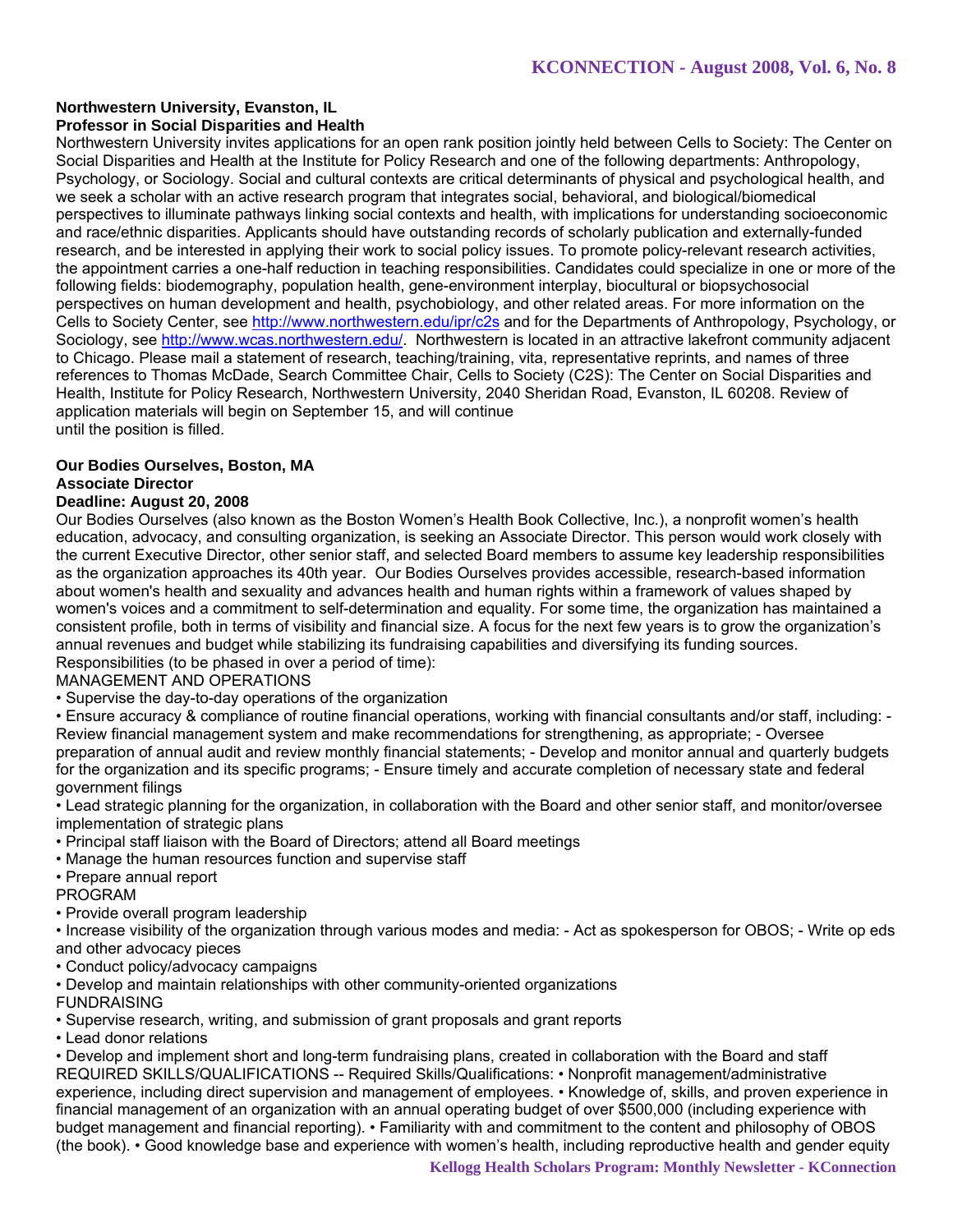# **KCONNECTION - August 2008, Vol. 6, No. 8**

issues. • Excellent oral and written communications skills. • Experience interacting with the media. • Some fundraising experience. • Excellent organizational skills, including the ability to organize resources, manage multiple projects, and establish priorities. • Demonstrated relevant experience of 8-10 years, including expertise gained in a growing nonprofit (or other relevant setting). • Expertise and experience working with diverse communities. • Ability to think strategically and to develop and implement strategic plans. • Experience/comfort with a collegial model of management (participatory leadership style that recognizes people's skills and fosters leadership in others). OTHER QUALITIES SOUGHT: • Selfstarter (dynamic, highly motivated). • Entrepreneurial and forward thinking. TO APPLY, please submit preferably VIA EMAIL a resume and cover letter, to: office@bwhbc.org. The organization mailing address is OBOS, 34 Plympton St, Boston, MA 02118. Fax: 617 451 3664.

#### **Portland State University, School of Community Health, College of Urban and Public Affairs Assistant or Associate Professor**

The School of Community Health in the College of Urban and Public Affairs at Portland State University is seeking applications for an assistant (tenure-track) or associate (tenure-track or tenured) faculty position beginning Fall 2009. Responsibilities include research, teaching, and service. Candidates must have an earned doctorate (or are in the final stages of their degree) in public health, environmental health, or a related field. Associate-level candidates must have a strong quantitative training, teaching background, proven ability to secure external funding, a record of research and publication, and experience in community engagement. Candidates with research and teaching skills in environmental health, and at least one of the following are invited to apply: health disparities, community health promotion, sustainability, built environments, research methods, or related areas. Research responsibilities include seeking external funding for research related to public health, conducting funded research projects, analyzing data, preparing reports, and preparing manuscripts for scholarly publications. Collaborative work with faculty in the School of Community Health, and throughout the College and University is encouraged. Opportunities exist, as well, for collaboration with faculty at Oregon Health & Sciences University, Oregon State University, and other universities across the U.S. and internationally. Instructional responsibilities include teaching and advising at the undergraduate and graduate levels, with particular involvement in the Oregon Masters of Public Health Program, and the College's doctoral programs in Urban Studies and Public Administration and Policy. > The School of Community Health (http://www.healthed.pdx.edu) offers programs leading to degrees at both the undergraduate and graduate level. The School offers an MPH degree as part of the Oregon Masters of Public Health program (OMPH): a collaborative effort with Oregon Health & Science University and Oregon State University. T

The OMPH is accredited by the Council on Education for Public Health, and ranked 2nd among community Health programs by U.S, News and World Report (2004). The school also offers MS/MA and BS/BA degrees, and participates in the College's Ph.D. programs. The School enrolls approximately 400 undergraduate and 80 graduate students, and has a core group of 12 faculty engaged in research in diverse areas such as welfare reform, cancer, social inequality, suicide, aging, welfare reform, hearing conservation, and physical activity. The School of Community Health also houses the Institute on Aging. The Institute conducts applied research related to the issues, policies, and programs that affect elders and their families and offers courses in gerontology for undergraduate, masters and doctoral students. Recent research projects have focused on family care giving, health behaviors, social relationships, long-term care, housing, fitness and exercise, Alzheimer's disease, transportation, aging and

health services delivery and policy, and research methods. The College of Urban and Public Affairs has approximately 70 full-time faculty. Other Schools in the College are the Mark O. Hatfield School of Government and the Nohad A. Toulan School of Urban Studies and Planning. Other research and service units include the Center for Urban Studies, the Executive Leadership Institute, the Center for Population Research and Census, and the Institute of Portland Metropolitan Studies. Portland State University is located in downtown Portland, the major urban center of Oregon. The University is centered on the tree-lined South Park Blocks, an extensive greenway through the center of town, and is surrounded by numerous cafes, pubs, and restaurants. Adjacent to the University is the Portland cultural district, home to the Portland Symphony, the Portland Center for the Performing Arts, the Portland Art Museum, and the Northwest Film Center. The variety of outdoor activities convenient to the city is unsurpassed. Hiking, mountain biking, skiing, windsurfing, and kayaking are popular outdoor activities accessible within minutes of Portland. The rugged Cascade and Coast mountain ranges provide hundreds of miles of trails. The starting annual salary rate for this position will be dependent upon qualifications and experience with an excellent benefits package including fully paid healthcare; a generous retirement and vacation package; and reduced tuition rates for employee, spouse or dependant at any of the Oregon University System schools. This is a nine-month appointment. Applicants should submit a letter of application containing a brief background statement including research and teaching interests, the names and contact information for four professional references (name, title, email, telephone, and mailing address), and a curriculum vitae to: Judith Sobel, Ph.D. M.P.H. Search committee Chair, Portland State University, P.O. Box 751, Portland, OR 97207-0751. Review of applications will begin September 15, 2008 and continue until finalists are identified. The anticipated start date is September 16, 2009. For further information, please email sobelj@pdx.edu.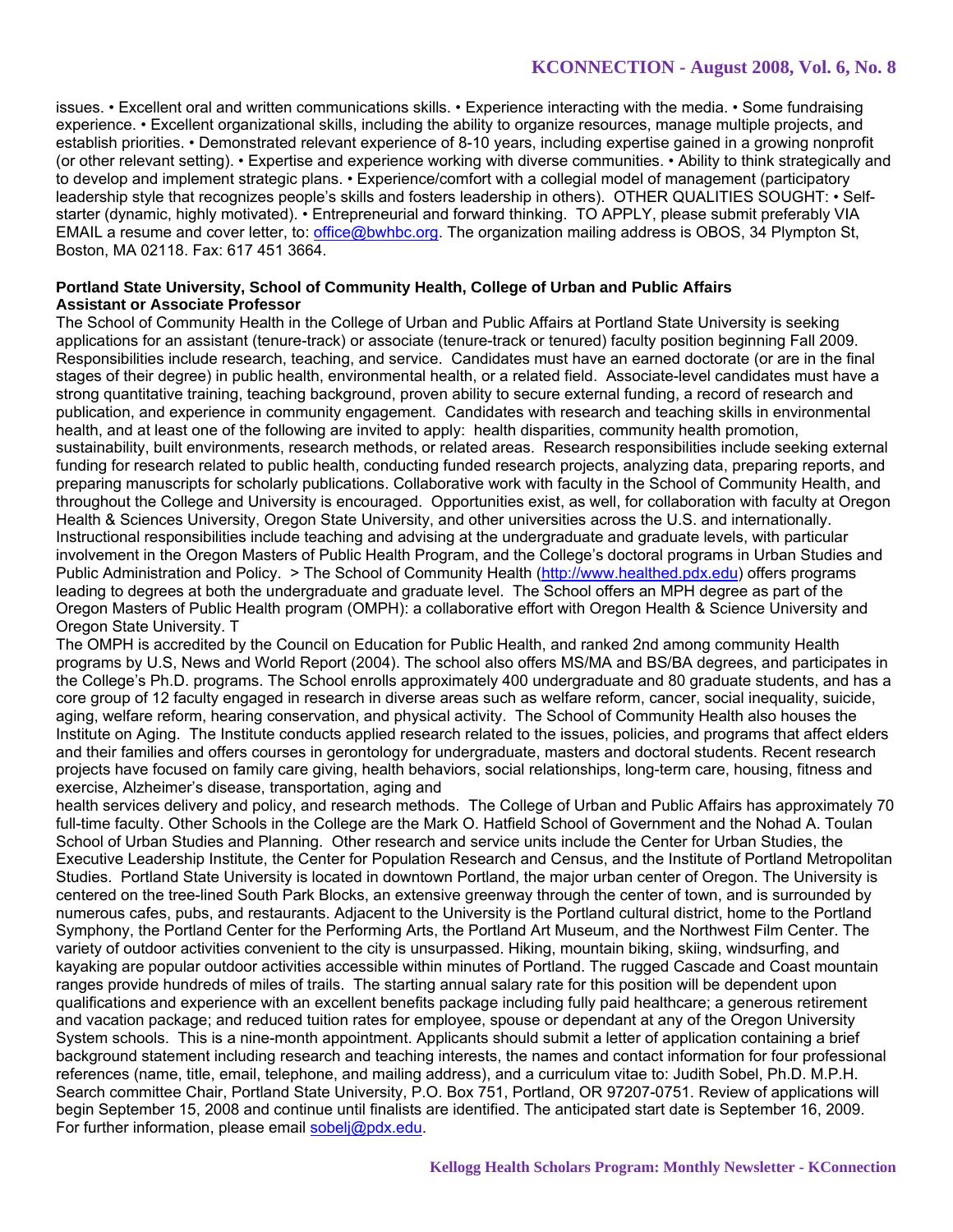#### **Public Health – Seattle & King County, Assessment, Policy Development and Evaluation (APDE) Policy Research & Development Specialist**

The Assessment, Policy Development and Evaluation (APDE) unit is a nationally recognized leader in community health assessment. APDE'S primary role is to provide health assessment data and analysis to inform planning, policies, and actions, and develop innovative interventions that improve the health of King County residents. Analysis and elimination of health inequities is central to our work. In partnership with community organizations and agency staff, we use and develop state-of-the-art techniques for the collection and analysis of data, and the development and evaluation of effective policies and population-based interventions. The Policy Research & Development Specialist is responsible for researching and reporting on best practices in public health policy research, development and implementation. The Specialist will identify effective policies from the literature, identify and coordinate cross-cutting policy efforts throughout the department, prioritize policy development, and recommend policy priorities to the department leadership. This position will evaluate policy efforts and implement improvements in policy development. This position will work within the mandate of the Public Health Operational Master Plan (PHOMP) goals for health policy development in the public health domains of Protection, Promotion, and Provision. The most competitive candidates will have a PhD in social or health science (e.g. epidemiology, public policy, medical sociology, or social work) or a closely related field with 3 – 5 years experience researching, planning, and developing health policy as well as writing successful funding proposals and grants. Demonstrated experience prioritizing policy initiatives from myriad policies preferred. The job applications can be found in the Public Health category at: http://agency.governmentjobs.com/kinghealth/default.cfm. Samples of APDE reports can be found at: http://www.metrokc.gov/health/reports

#### **Sociological Initiatives Foundation Funding for Research that Supports Social Change Deadline: August 15, 2008**

The Sociological Initiatives Foundation provides grants of \$10,000 to \$20,000 to support research that supports social change. The Foundation specifically supports research that focuses on: - Clear social policy objectives; - Institutional and educational practices; - Legislative and regulatory changes; - Organizing previously unorganized groups; - Building collective community capacity and/or power (such as expanding membership base); - Linguistic issues, such as literacy, language maintenance and expansion, multilingualism and its implications, and their possible intersection with social and policy issues. The Foundation supports projects that address institutional rather than individual or behavioral change and/or research and initiatives that provide insight into sociological and linguistic issues that may be useful to specific groups and or communities. It supports projects that have an explicit research design and a concrete connection to public or community impact. The research should ideally build an organization or constituency's potential to expand public knowledge, impact policy, and create social change. Complete guidelines and on-line concept application for the August 15, 2008 deadline are available at http://comm-org.wisc.edu/sif . Contact Prentice Zinn at pzinn@grantsmanagement.com or 617-426-7080x307.

#### **The Commonwealth Fund 2009-10 Packer Policy Fellowship Deadline: August 15, 2008**

On behalf of the Australian Government Department of Health and Ageing, The Commonwealth Fund is pleased to announce the 2009-10 Packer Policy Fellowship, an Australian-American health policy fellowship program. The Packer Policy Fellowships offer a unique opportunity for outstanding, mid-career U.S. professionals--academics, physicians, decision makers in managed care and other private health care organizations, federal and state health officials, and journalists--to spend up to 10 months in Australia conducting research and working with leading Australian health policy experts on issues relevant to both countries. In addition to undertaking original policy research, fellows will participate in seminars and policy briefings, which include meetings with senior officials at the commonwealth and state levels, ministerial officers, service providers, academics, and other stakeholders in the public and private sectors. At the end of their tenure, fellows produce a report and present project findings to senior government officials and policy experts at a final reporting seminar. Interested candidates must submit a formal application, including a project proposal that falls within an area of mutual policy interest to Australia and the United States, such as: health care quality and safety, the private/public mix of insurance and providers, the fiscal sustainability of health systems, management of health care delivery, the health care workforce, and investment in preventive care strategies. U.S. Citizenship is a requirement for eligibility**.** The deadline for receipt of applications for the 2009-10 fellowships is August 15, 2008. For further information on the 2008-09 Packer Policy Fellowships and to obtain an application, please see

http://www.commonwealthfund.org/fellowships/. For questions, contact Robin Osborn, The Commonwealth Fund, by phone, 212-606-3809, or e-mail: ro@cmwf.org.

# **The Robert Wood Johnson Foundation Health & Society Scholars Program 2008-2009 Call for Applications**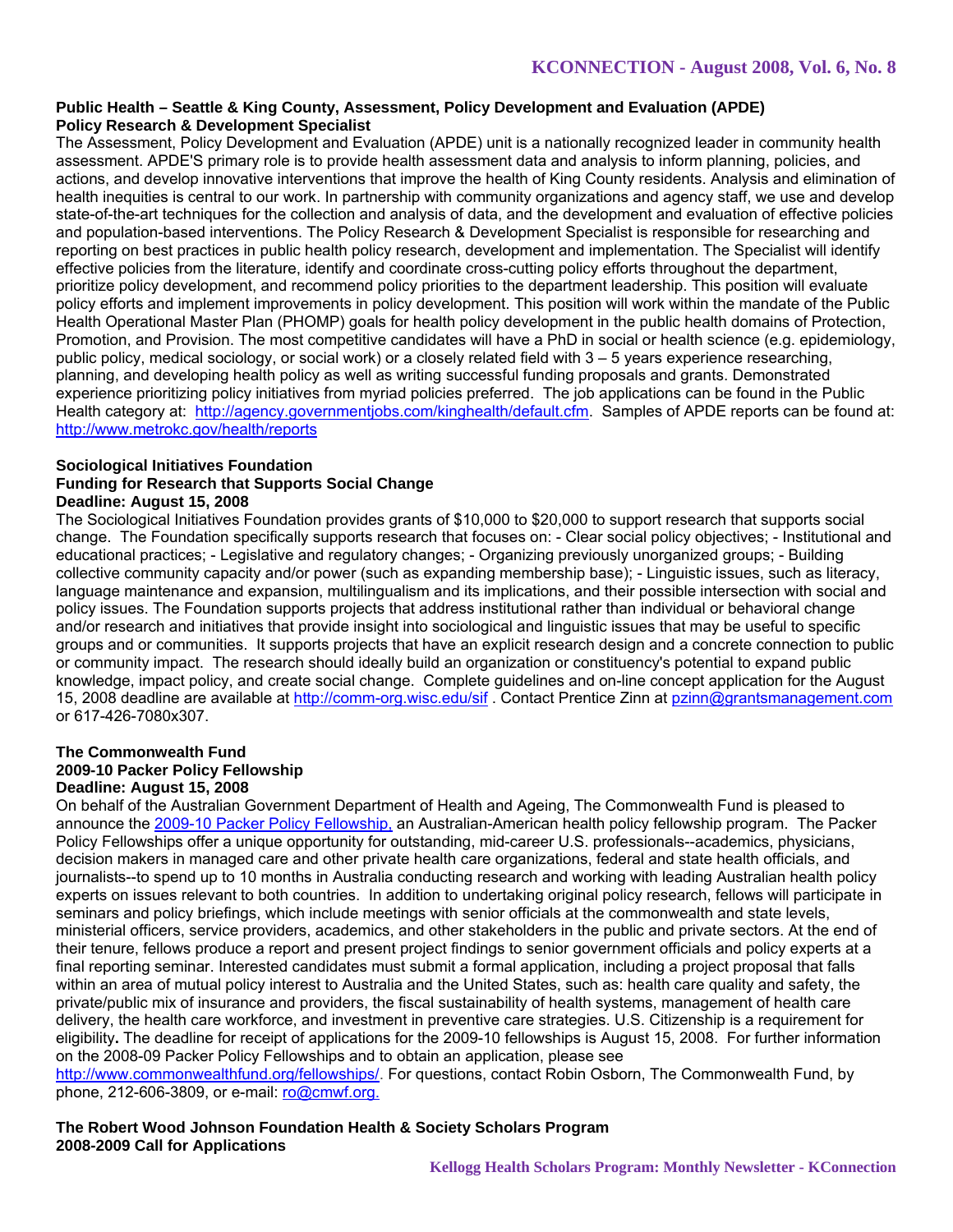The 2008-2009 Call for Applications for the Robert Wood Johnson Foundation Health & Society Scholars program has been released and is available at the following link:

http://www.rwjf.org/files/applications/cfp/HSS0809\_cfp.pdf. The Robert Wood Johnson Foundation Health & Society Scholars program is designed to build the nation's capacity for research, leadership and policy change to address the multiple determinants of population health. The program is based on the principle that progress in the field of population health depends upon multidisciplinary collaboration and exchange. Its goal is to improve health by training scholars to: \*investigate rigorously the connections among biological, genetic, behavioral, environmental, economic and social determinants of health; and \*develop, evaluate and disseminate knowledge and interventions that integrate and act on these determinants to improve health. The program is intended to produce leaders who will change the questions asked, the methods employed to analyze problems, and the range of solutions to reduce population health disparities and improve the health of all Americans.

#### **University of Maryland, Baltimore County (UMBC), Department of Psychology Tenure-track Assistant Professors (2 openings anticipated)**

The University of Maryland, Baltimore County (UMBC) Department of Psychology anticipates two tenure track assistant professor positions beginning in August of 2009, with the possibility of a third position pending funding. We seek academic psychologists to participate in the APA-approved Clinical Psychology training component of our Human Services Psychology graduate program. For one of the positions, the applicant should have expertise in Child/Adolescent Clinical Psychology, preferably with strengths in Community Psychology as well. For the second position, the applicant should have expertise in Adult Clinical Psychology, preferably with strengths in Behavioral Medicine as well. If a third position is approved, content areas of research interest are open, but we are particularly interested in candidates whose work complements our existing strengths in other areas of Human Services Psychology (Community and Applied Social Psychology or Behavioral Medicine) or Applied Developmental Psychology. Exceptionally well-qualified applicants at the associate professor level may be considered. The department has a strong interest in faculty members who are committed to research and teaching at both undergraduate and graduate levels, and who possess a biopsychosocial or systems perspective. The successful candidate must demonstrate potential for attracting outside funding and mentoring undergraduate and graduate-level research. The department has a strong commitment to diversity, and candidates with research areas focused on minority health and under-served populations are especially encouraged to apply. UMBC is classified by the Carnegie Foundation as RU/H (high research activity). It is located in the Baltimore-Washington corridor, which provides rich opportunities for working with diverse populations and many avenues for collaboration with professional and medical schools, NIH, and other federal agencies (see www.umbc.edu/psyc for more information). Applicants should send a statement of interest, curriculum vitae, a description of teaching and research interests, reprints, and have three letters of recommendation sent to: Chair, Child Clinical Search Committee /or /Chair, Adult Clinical Search Committee, Department of Psychology, University of Maryland, Baltimore County, 1000 Hilltop Circle, Baltimore, MD 21250 (Psycdept@UMBC.edu). Review of applications will begin September 15, 2008 and will continue until the positions are filled.

**‹ back to top ›**

# **CONFERENCES AND EVENTS**

#### **Community-Campus Partnerships for Health 11th Conference April 29-May 2, 2009**

#### **Milwaukee, Wisconsin**

Community-Campus Partnerships for Health (CCPH) will be hosting our 11th Conference on April 29-May 2, 2009 in Milwaukee, Wisconsin, USA. Opportunities to co-sponsor or exhibit at CCPH's 2009 conference are coming soon! If you would like to receive more information, please email Shelly Tolo, Exhibit Show Manager at toloevents@aol.com. We expect more than 500 conference participants, reflecting the key stakeholders in community-campus partnerships, including leaders from community-based organizations, government agencies, foundations, health care delivery organizations, higher educational institutions and student service organizations. Increase exposure to your program, products and services by being an exhibitor and/or co-sponsor. To maximize exposure for all exhibitors and co-sponsors, the conference will feature a gala reception. This will include hors d'oeuvres and an incentive activity to encourage attendees to visit each of our exhibitors. We have also procured space for the exhibit area near session rooms and central ballrooms. Exhibit hours are April 30: 10:00 am-7:30 pm and May 1: 8:00 am-1:00 pm. The exhibitor/co-sponsor packet will be available later this summer.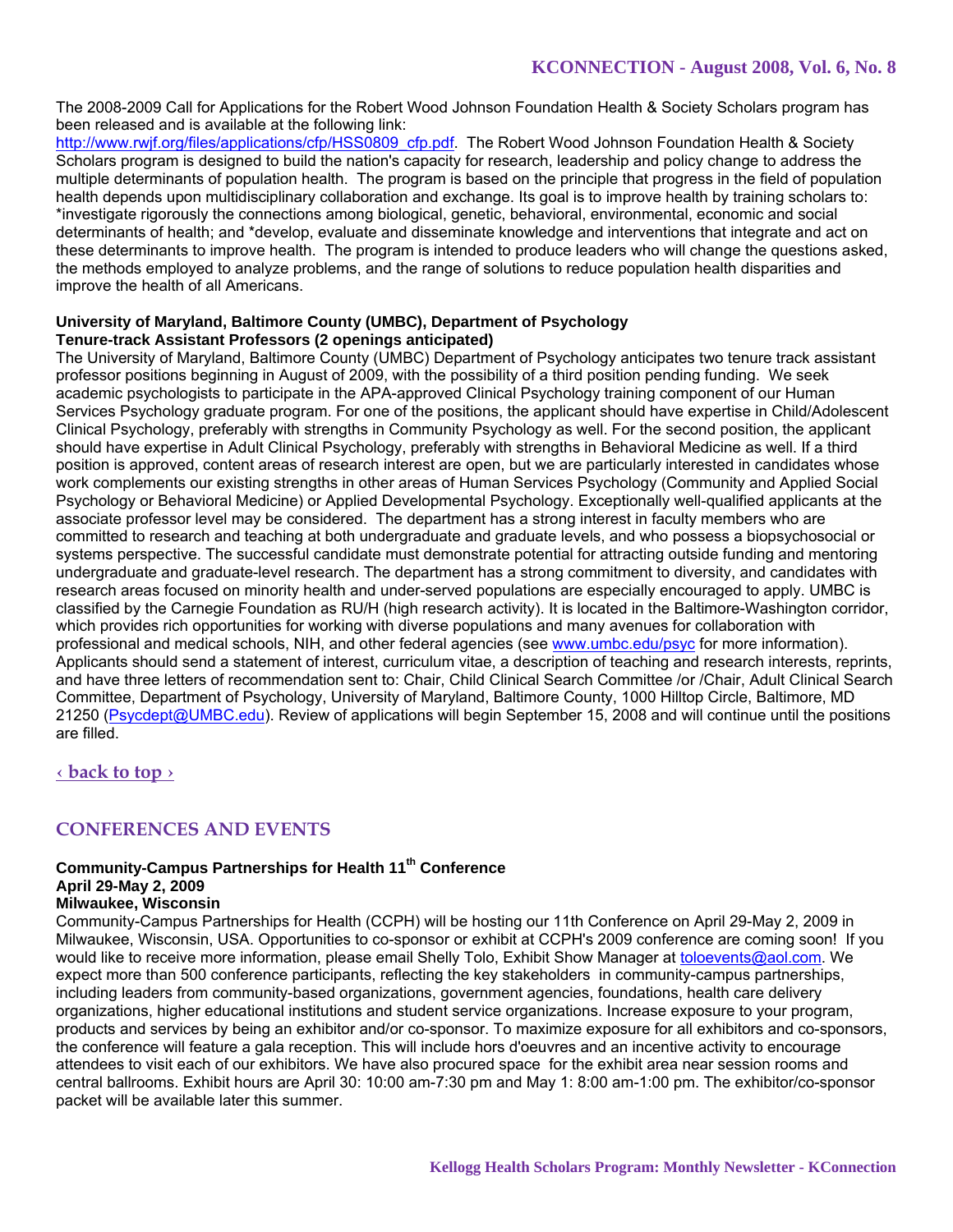**Department of Health and Human Services, Office of the Secretary, Office of Public Health and Science, Office of Minority Health** 

**Meeting of the Advisory Committee on Minority Health Doubletree Hotel 1515 Rhode Island Ave., NW Washington, DC** 

# **August 11-12, 2008**

SUMMARY: As stipulated by the Federal Advisory Committee Act, the Department of Health and Human Services (DHHS) is hereby giving notice that the Advisory Committee on Minority Health (ACMH) will hold a meeting. This meeting is open to the public. Preregistration is required for both public attendance and comment. Any individual who wishes to attend the meeting and/or participate in the public comment session should e-mail acmh@osophs.dhhs.gov. DATES: The meeting will be held on August 11, 2008 from 9 a.m. to 5 p.m. and August 12, 2008 from 9 a.m. to 1 p.m. ADDRESSES: The meeting will be held at the Doubletree Hotel, 1515 Rhode Island Ave., NW., Washington, DC 20005. FOR FURTHER INFORMATION CONTACT: Ms. Monica A. Baltimore, Tower Building, 1101 Wootton Parkway, Suite 600, Rockville, Maryland 20852. Phone: 240-453-2882 Fax: 240-453-2883. SUPPLEMENTARY INFORMATION: In accordance with Public Law 105-392, the ACMH was established to provide advice to the Deputy Assistant Secretary for Minority Health in improving the health of each racial and ethnic minority group and on the development of goals and specific program activities of the Office of Minority Health. Topics to be discussed during this meeting will include strategies to improve the health of racial and ethnic minority populations through the development of health policies and programs that will help eliminate health disparities, as well as other related issues. Public attendance at the meeting is limited to space available. Individuals who plan to attend and need special assistance, such as sign language interpretation or other reasonable accommodations, should notify the designated contact person at least fourteen business days prior to the meeting. Members of the public will have an opportunity to provide comments at the meeting. Public comments will be limited to three minutes per speaker. Individuals who would like to submit written statements should mail or fax their comments to the Office of Minority Health at least seven business days prior to the meeting. Any members of the public who wish to have printed material distributed to ACMH committee members should submit their materials to Garth Graham, M.D., M.P.H., Executive Secretary, ACMH, Tower Building, 1101 Wootton Parkway, Suite 600, Rockville, Maryland 20852, prior to close of business August 4, 2008.

# **Fifth Public Health Pre-Deployment Course (PHPD5)**

# **16-29 November 2008 - Ottawa, Canada**

**Organized by the** *WHO Cluster for Health Action in Crises (HAC***),** *WHO Regional Office for the Americas/Pan American Health Organisation (WHO/PAHO***),** 

#### **Supported by the** *Canadian International Development Agency (CIDA)* **and** *WHO Mediterranean Centre for Vulnerability Reduction (WMC)***.**

#### **Deadline for the submission of application papers is on 31 August 2008**

Website: http://www.who.int/hac/techguidance/training/predeployment/phpd5/en/index.html

The purpose of this Course is to prepare professionals with knowledge and experience in different public health and related fields to work effectively, efficiently and safely in the design, implementation, management and/or coordination of emergency response and early recovery. How to apply:

# http://www.who.int/hac/techguidance/training/predeployment/phpd5\_how\_to\_apply/en/index.html

The Course will be organized in modules: (1) *Health in the broader humanitarian context* -- This module introduces/updates participants on the international humanitarian system, guiding principles and laws, and trends in humanitarian assistance; and the humanitarian reforms, key pillars and mechanisms for joint action. It also looks into the public health sector players and their response in emergencies, the WHO roles and functions, as well as explore key issues and realities in the field. (2) *Public health issues in emergencies* -- This highlights key public health areas and cross-cutting humanitarian issues applied in different scenarios, broadly categorized into acute-onset natural disasters, technological emergencies and complex emergencies. It provides emergency health managers with tools and strategies that enable them to identify and prioritize life-saving public health interventions at different phases of a given disaster, emergency or crisis situation. These tools include project planning and resource mobilization processes for filling gaps in health services brought about by these events. (3) *Operational and personal effectiveness* -- This introduces participants on security and safety aspects during field mission; the measures to take to ensure readiness and good health during the entire field mission (including stress management). It also provides tips on how to communicate public health risks and in dealing with the media in emergencies, as well as orients on telecommunication, computing and personal equipment provided to deployed teams. The Course is geared towards adult learning and uses participatory methods as much as possible; didactic lectures and presentations are accompanied by discussions, debates, group work, video discussions demonstrations, practical sessions, small and large group exercises, role-playing and simulation. Towards the end of the Course, participants will be exposed to a two-day field simulation exercise. This provides participants with an opportunity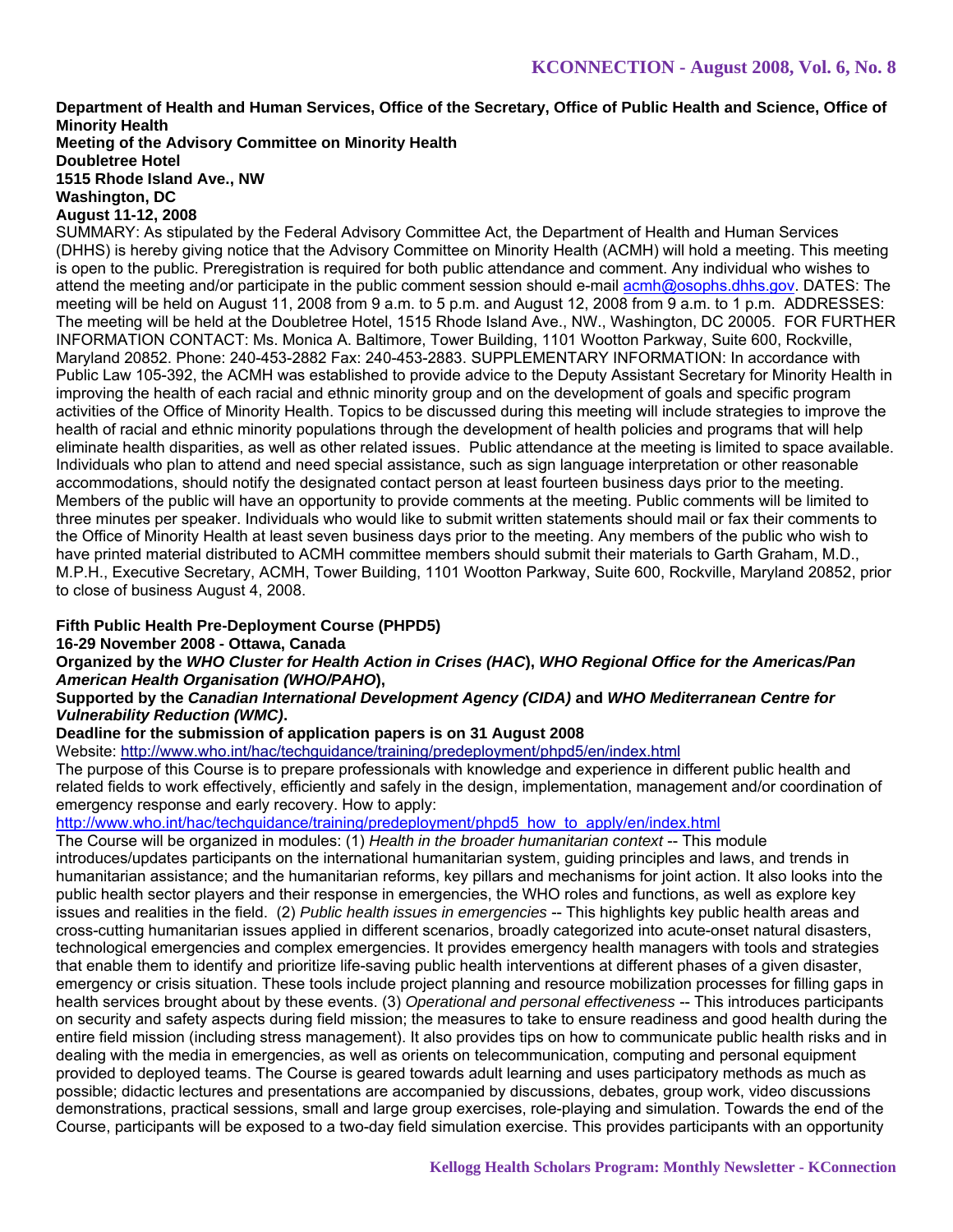to apply learned knowledge and skills in a series of emergency-like scenarios. LEARNING OUTCOMES: At the end of the Course, participants will be able to:

- Understand the principles that underpin national emergency response and how this could be complemented by international health humanitarian action in the framework of the UN reforms and other key emerging issues that influence the ways humanitarian organizations operate to ensure greater predictability, accountability and partnership in humanitarian action.
- Understand the core functions of the health sector in emergencies and humanitarian action, and the principles, norms and approaches applied in assisting national/local authorities in addressing health priorities through a coordinated and all-inclusive sectoral/cluster approach.
- Work successfully as part of a multi-national and multi-agency team by effectively collaborating with national counterparts and other teams within the health sector and other relevant humanitarian sectors, and by being sensitive to each others' and the community's culture, customs, language and traditions.
- Adapt emergency health principles, best practices and tools in addressing major health issues in emergencies and humanitarian action, and apply them to specific situations in respect to national and inter-country arrangements.
- Transform situation-specific public health priorities into emergency response and recovery programmes which build on established systems, strengths and resources of humanitarian partners, and more importantly on the capacity and needs of the local public health system
- Protect their own and their counterparts' and colleagues' health, safety and security while operating in harsh or dangerous environments
- Comply with administrative, financial, human resources and reporting systems and standard operating procedures governing WHO/PAHO health action in crises.

# **NIH, National Center on Minority Health and Health Disparities**

**NIH Summit: The Science of Eliminating Health Disparities** 

**Gaylord National Resort and Convention Center** 

### **National Harbor, MD**

### **December 16-18, 2008**

### **REGISTER NOW ONLINE for this FREE Summit: http://www.ncmhd.nih.gov**

Join the NIH Institutes, Centers, Offices, and their many partners engaged in research on minority health and health disparities to:

• Highlight the research progress of the NIH on health issues among racial/ethnic minority and medically underserved populations

• Increase awareness and understanding of disparities in health

• Showcase best-practice models in research, capacity-building, outreach, and integrated strategies to eliminate health disparities

- Identify strengths and gaps in health disparities research
- Network and dialogue with the nation's leading experts on minority health and health disparities

SUMMIT PROGRAM

- NCMHD Program Director Meeting—December 15, 2008
- Please click here for the Grant Writing Workshop agenda—December 15, 2008.
- Please click here for the main summit agenda—December 16–18, 2008.

#### **The Robert Wood Johnson Foundation**

**The New Connections: Increasing Diversity of RWJF Programming** *Research and Coaching Clinic*  **2008 APHA San Diego, CA** 

**October 25 and 26** 

**Deadline: August 22, 2008 (3:00 p.m. EST)** 

The Robert Wood Johnson Foundation is pleased to announce the second **Research and Coaching Clinic!** The Clinic will be held during the 2008 American Public Health Association conference in San Diego, CA on Saturday October 25 and Sunday October 26. The New Connections: Increasing Diversity of RWJF Programming *Research and Coaching Clinic* aims to increase the visibility and enhance the skill sets of New Connections grantees, alumni, and potential applicants. *Interested in improving your research skills while simultaneously having your career and research questions answered? Want to network with researchers who share similar interests to your own?* Then apply for the New Connections 2008 *Research and Coaching Clinic* to be a part of this exciting opportunity. For more information and to apply please visit, http://www.rwjf-newconnections.org/HomeEven-5882.html. Applications are due by 3 pm EST on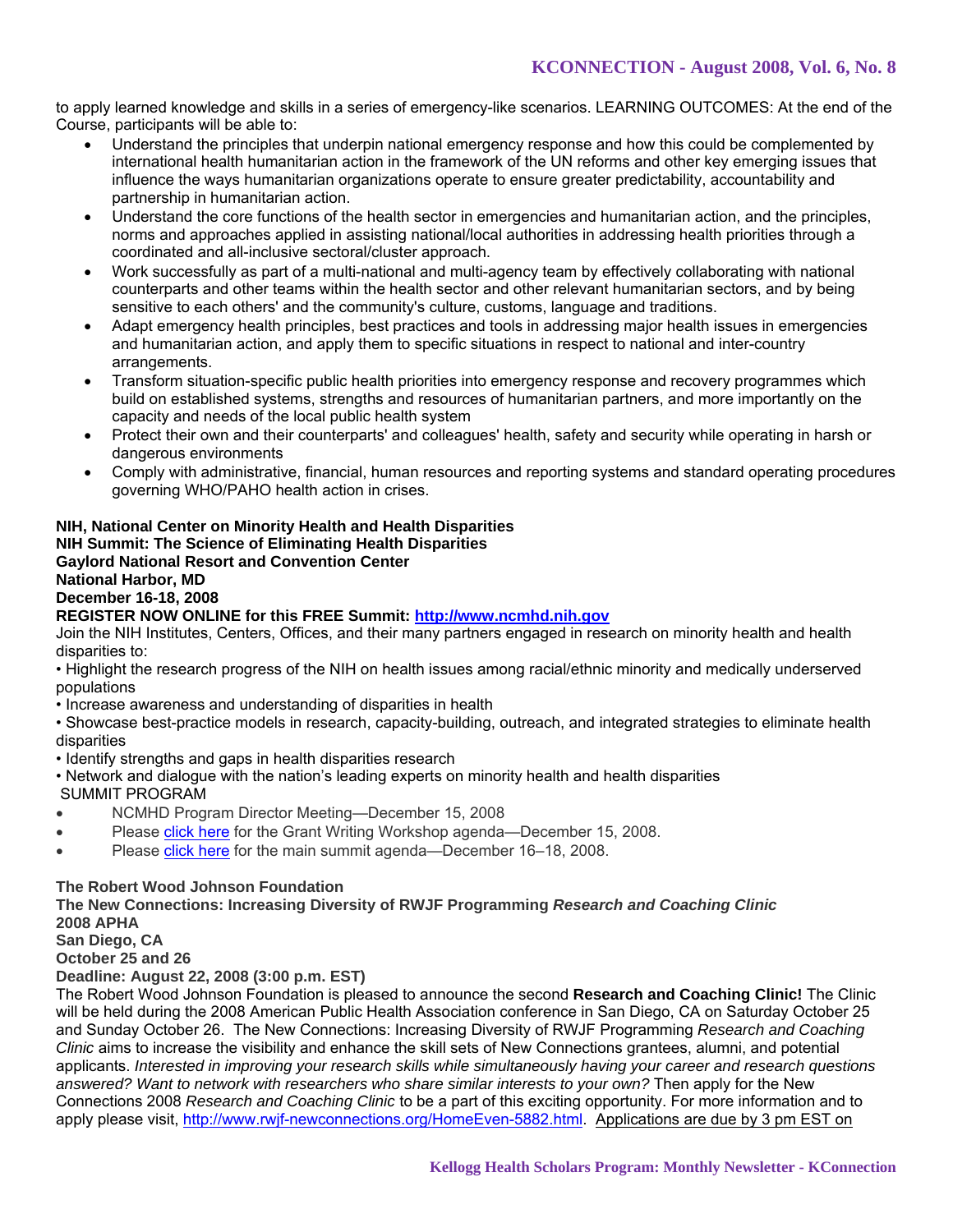Friday, August 22, 2008. For more information about New Connections and other funding opportunities please visit www.rwjf-newconnections.org.

# **The University of Texas School of Public Health at Houston (UTSPH)**

**2008 Career and Practicum Fair** 

### **October 22, 2008, 12:00 p.m. to 4:00 p.m.**

#### **Registration cost: \$100 (on or before October 6, 2008); \$125 (AFTER October 6, 2008)**

The University Of Texas School Of Public Health at Houston (UTSPH) proudly presents the 2008 Career and Practicum Fair, to be held Wednesday, October 22 from 12:00 pm to 4:00 pm. We invite you to participate in this event, which gives organizations such as yours the opportunity to interact with our highly talented students while allowing the students to network with potential employers, learn about the various organizations, and submit resumes for review. Our master and doctoral students are well trained and uniquely qualified for work in various public health settings. To register online, please go to https://www.myinterfase.com/sph-uth/employer/. If you are a registered user, simply type your username and password, and then click *"login"*. If you have not registered in the past, select the *"click here to register"* link. Fill out your profile and click the *"register button"*. Registration includes: Two (2) representatives, Lunch and refreshments, draped tables, chairs, and parking validation. There will be a \$20 fee for each additional representative. *Limit of four (4) representatives per table.* Should you wish to create a practicum opportunity, please go to www.sph.uth.tmc.edu/practica and select *"Post a Practicum"*. For additional information, feel free to contact Brenda Brown at the number below. If you are interested in fall and spring recruitment or an informational session, please call or email Pantheia Evans to schedule a date and time. We are working hard to make sure that you have a great recruiting experience at UTSPH. Please do not hesitate to contact us with any questions or concerns. Thank you and we look forward to meeting you at UTSPH Career & Practicum Fair 2008.

### **Save the date! The University of Texas, M. D. Anderson Cancer Center, Center For Research on Minority Health, Department of Health Disparities Research**

**7th Annual Disparities in Health in America Workshop** 

**June 20-June 26, 2009** 

#### **Houston, Texas**

For more information about the **Center for Research on Minority Health** and to find out more about the history of the Annual Disparities in Health in America: Working on Social Justice Workshop, please visit our web page at www.mdanderson.org/crmh. I have also attached a copy of the paper writing on the workshop and appeared in the **Journal of California Health Promotion** (www.cjhp.org/).

**‹ back to top ›**

# **RESOURCES**

#### **Publications**

### **A methodological note on modeling the effects of race: the case of psychological distress Amani Nuru-Jeter, Chyvette T. Williams, Thomas A. LaVeist.**

**Stress and Health. Published Online: Jul 23 2008:** http://www3.interscience.wiley.com/journal/120841385/abstract "……Psychological distress is an important indicator of the mental well-being of the population. Findings regarding racial differences in distress are inconclusive but may represent an important pathway through which disparities exist across a number of physical health outcomes. We used data from the 1994 Minority Health Survey, a nationally representative multiracial/ethnic sample of adults in US households, to examine racial/ethnic differences in psychological distress (n n 3623). Our primary study aim was to examine differences between additive and multiplicative models in assessing the infl uence of income and gender on the race/distress relationship. We hypothesized that additive models do not sufficiently account for potential interactions of race with income and gender, and may therefore mask important differences in distress between racial groups. The results suggest that our hypotheses were supported. After adjusting for income, there were no statistically signifi cant differences in distress levels between racial groups. However, significant differences emerge when multiplicative models are used demonstrating the complexities of the intersection of race, income and gender in predicting psychological distress. Black men and women of higher income status represent a particularly vulnerable group, whereas Hispanic men are especially hardy. We discuss the implications of our findings for future work on racial health disparities…."

# **Food and Agricultural Organization and the International Food Policy Research Institute**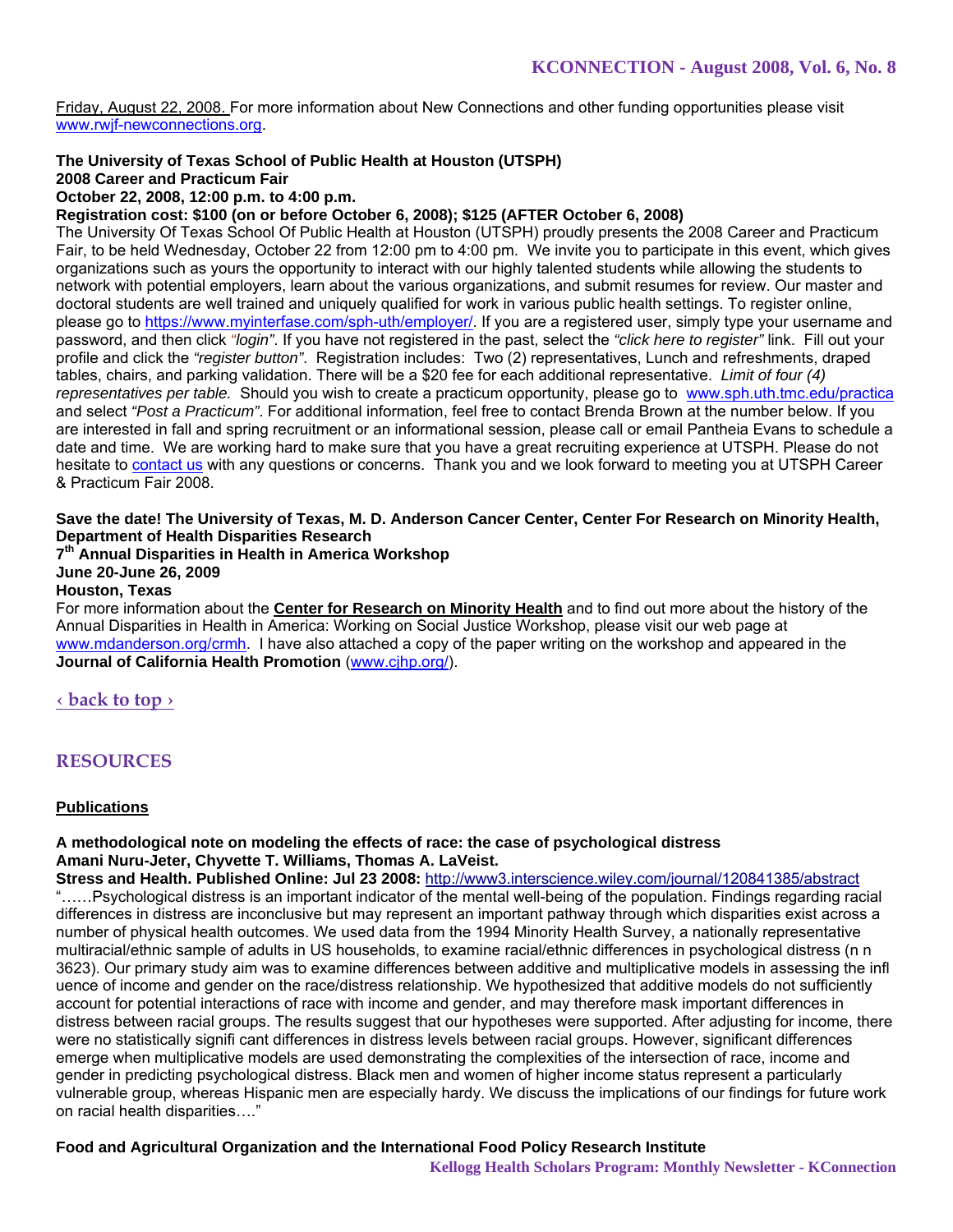### **Impact of Climate Change and Bioenergy on Nutrition Available online PDF [91p.] at:**

# **http://www.fao.org/ag/agn/agns/files/HLC2\_Food\_Safety\_Bioenergy\_Climate\_Change.pdf**

Marc J. Cohen, Food Consumption and Nutrition Division, International Food Policy Research Institute (IFPRI), Cristina Tirado, Consultant, IFPRI,

Noora-Lisa Aberman, IFPRI, and Brian Thompson, Nutrition and Consumer Protection Division, FAO. Food and Agriculture Organization of the United Nations (FAO) Climate Change and Bioenergy: Implications for Nutrition, Food Safety and Human Healt- High-Level Conference on World Food Security: The Challenges of Climate Change and Bioenergy, on June 2008 in Rome. This paper is one of three background documents prepared for this side event. Jointly written by teams from FAO and the International Food Policy Research Institute (IFPRI). Food security has four dimensions: food availability, access to food, stability of supply and access and safe and healthy food utilization. Food security is a key factor in good nutrition, along with health, sanitation and care practices. The paper begins by laying out the current state of global food insecurity and malnutrition, including magnitude, trends and future projections. The causes, consequences and costs of food insecurity and malnutrition are explored. Malnutrition is clearly a severe impediment to sustainable development and human security as it slows down economic growth and the achievement of equity. The paper briefly lays out a number of factors besides climate change, bioenergy and rising prices that will likely contribute to malnutrition in the future. The paper then explores the implications of climate change and rising bioenergy demand for nutrition. Agricultural activities contribute to climate change, but can also play an important role in adaptation and mitigation strategies, as well as in boosting food availability. Next, the paper examines the direct nutrition effects of rising bioenergy demand, as well as its contribution to rising food prices. It also discusses potential strategies for cultivation of bioenergy crops that can contribute to poverty reduction, food security and sustainable natural resource management. A chapter on policy implications provides a number of options for improving food security and nutrition, as well as for addressing the links between climate change and bioenergy demand on the one hand and nutrition on the other. The paper concludes with recommendations. TABLE OF CONTENTS

1. Summary

2. Introduction

3. World Food Insecurity and Malnutrition: Scope, Trends, Causes and Consequences Dimensions of the Nutrition Problem Causations and Linkages: Conceptual and Analytical Frameworks Future Challenges and Major Issues and Risks 4. Climate Change, Food Security and Nutrition Overview of Climate Change – Evidence for and Potential Effects Climate Change Impacts on the Human and Global Environment Impacts on the Four Food Security Deminsions: Availability, Stability, Access and Utilization Global Climate Change Impacts on Food and Water Security, Hunger and Nutrition Climate Change and Sustainable Development Social Impacts of Climate Change Adaptation and Mitigation Strategies 5. Nutrition and Bioenergy **Overview** Nutrition Impacts Mitigation of Negative Impacts on Biofuels 6. Policies and Programmes for Improving Nutrition International Initiatives Policies and Programmes Priorities and Approaches for Responding to Threats to Nutrition from Climate Change and Biofuel Demand 7. Conclusions and Recommendations Responding to Climate Change70 Assuring Pro-Poor and Sustainable Biofuel Development Making Nutrition a Development Priority 8. References

# **Institute of Medicine**

**Challenges and Successes in Reducing Health Disparities: Workshop Summary**

The Institute of Medicine published "Challenges and Successes in Reducing Health Disparities: Workshop Summary," which describes the first workshop of the Roundtable on Health Disparities. This working group of health professionals,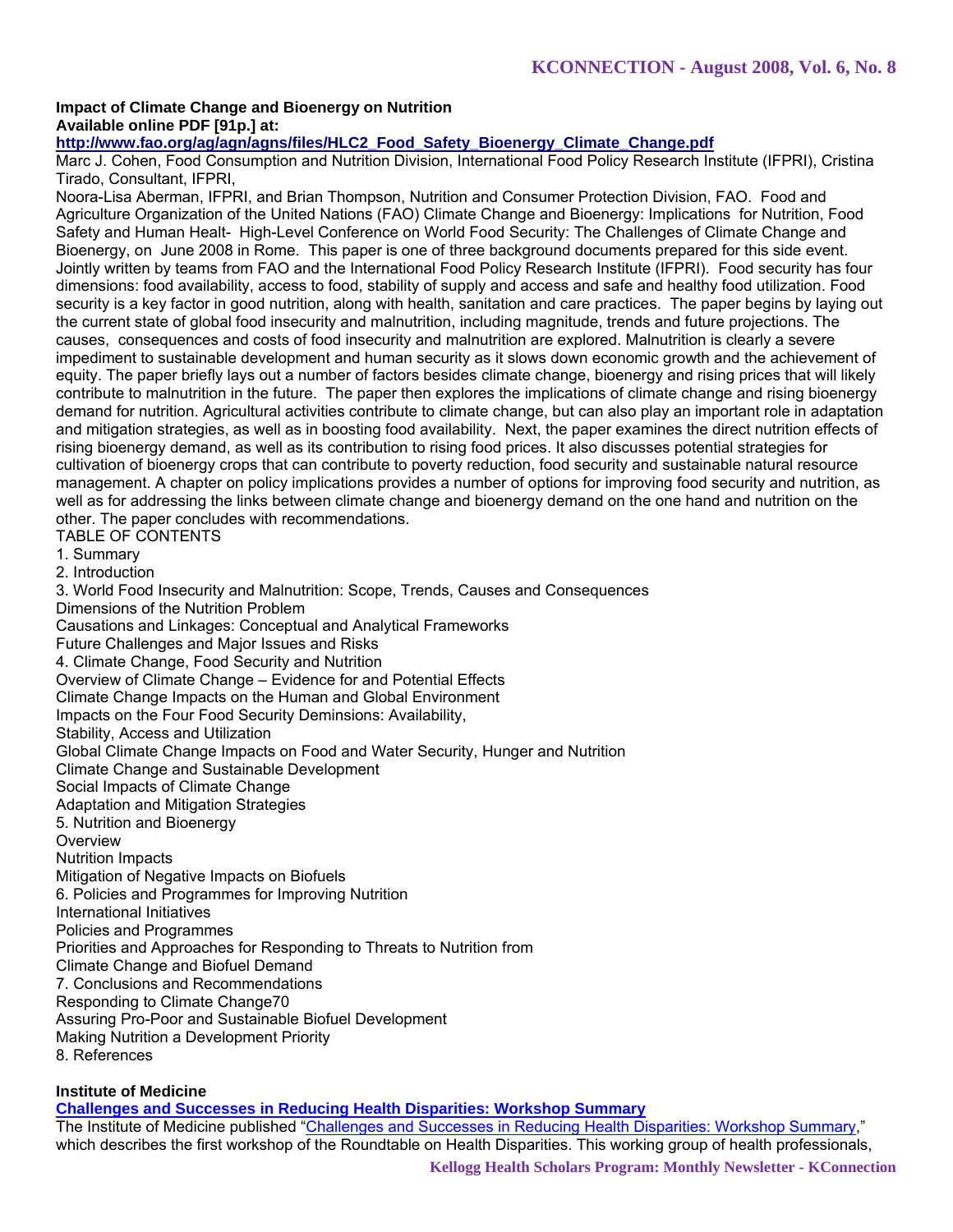government officials, foundations, philanthropists, advocacy groups, academics, and community-based organizations focused on understanding health disparities among racially and ethnically diverse groups and, ultimately, developing solutions for ending these disparities.

### **"It's The Skin You're In": African-American Women Talk About Their Experiences of Racism. An Exploratory Study to Develop Measures of Racism for Birth Outcome Studies**

#### **Nuru-Jeter A, Dominguez TP, Hammond WP, Leu J, Skaff M, Egerter S, Jones CP, Braveman P. Matern Child Health J. 2008 May 8.**

http://www.springerlink.com/content/v14717828v36j4k4/?p=aff31069203a428697e14568d6eee8b9&pi=0

Objectives: Stress due to experiences of racism could contribute to African-American women's adverse birth outcomes, but systematic efforts to measure relevant experiences among childbearing women have been limited. We explored the racism experiences of childbearing African-American women to inform subsequent development of improved measures for birth outcomes research. Methods Six focus groups were conducted with a total of 40 socioeconomically diverse African-American women of childbearing age in four northern California cities.

Results: Women reported experiencing racism

(1) throughout the lifecourse, with childhood experiences seeming particularly salient and to have especially enduring effects

(2) directly and vicariously, particularly in relation to their children;

(3) in interpersonal, institutional, and internalized forms;

(4) across different life domains;

(5) with active and passive responses; and

(6) with pervasive vigilance, anticipating threats to themselves and their children.

Conclusions: This exploratory study's findings support the need for measures reflecting the complexity of childbearing African-American women's racism experiences. In addition to discrete, interpersonal experiences across multiple domains and active/passive responses, which have been measured, birth outcomes research should also measure women's childhood experiences and their potentially enduring impact, perceptions of institutionalized racism and internalized negative stereotypes, vicarious experiences related to their children, vigilance in anticipating future racism events, as well as the pervasiveness and chronicity of racism exposure, all of which could be sources of ongoing stress with potentially serious implications for birth outcomes. Measures of racism addressing these issues should be developed and formally tested.

# **Other**

# **Community-Campus Partnerships for Health (CCPH)**

# **New CCPH Leadership & Organizational Home, Effective August 1, 2008!**

August 1 marks the official start date of CCPH's new leadership under Cheryl A. Maurana, Senior Associate Dean for Public and Community Health at the Medical College of Wisconsin (MCW) in Milwaukee! CCPH's address is as follows: Community-Campus Partnerships for Health (CCPH), c/o Medical College of Wisconsin, Public and Community Health, Attn: Alicia Witten, 8701 Watertown Plank Road, Milwaukee, WI 53226. For more information on the history of this change, read the April 18 press release here:

http://depts.washington.edu/ccph/pdf\_files/CCPH%20Press%20Release%20FINAL.pdf. For more information on the exiting CCPH staff members see: http://depts.washington.edu/ccph/PM\_071108.html#ED. For more information on the entering CCPH staff members see: http://depts.washington.edu/ccph/PM\_072508.html#ED.

# **University of Minnesota School of Public Health**

# **Culture and Health Literacy Modules**

The University of Minnesota School of Public Health has created two online training modules that discuss how inequalities in health information contribute to health disparities and what communities can do to close the gap and improve health literacy. For more information and to register for the training, click here.

# **‹ back to top ›**

# **ABOUT THIS NEWSLETTER**

To contribute information, resources or announcements to Kellogg Connection, e-mail kconnection@cfah.org. The Kellogg Connection is a monthly electronic newsletter that acts to connect W.K. Kellogg programs: Kellogg Health